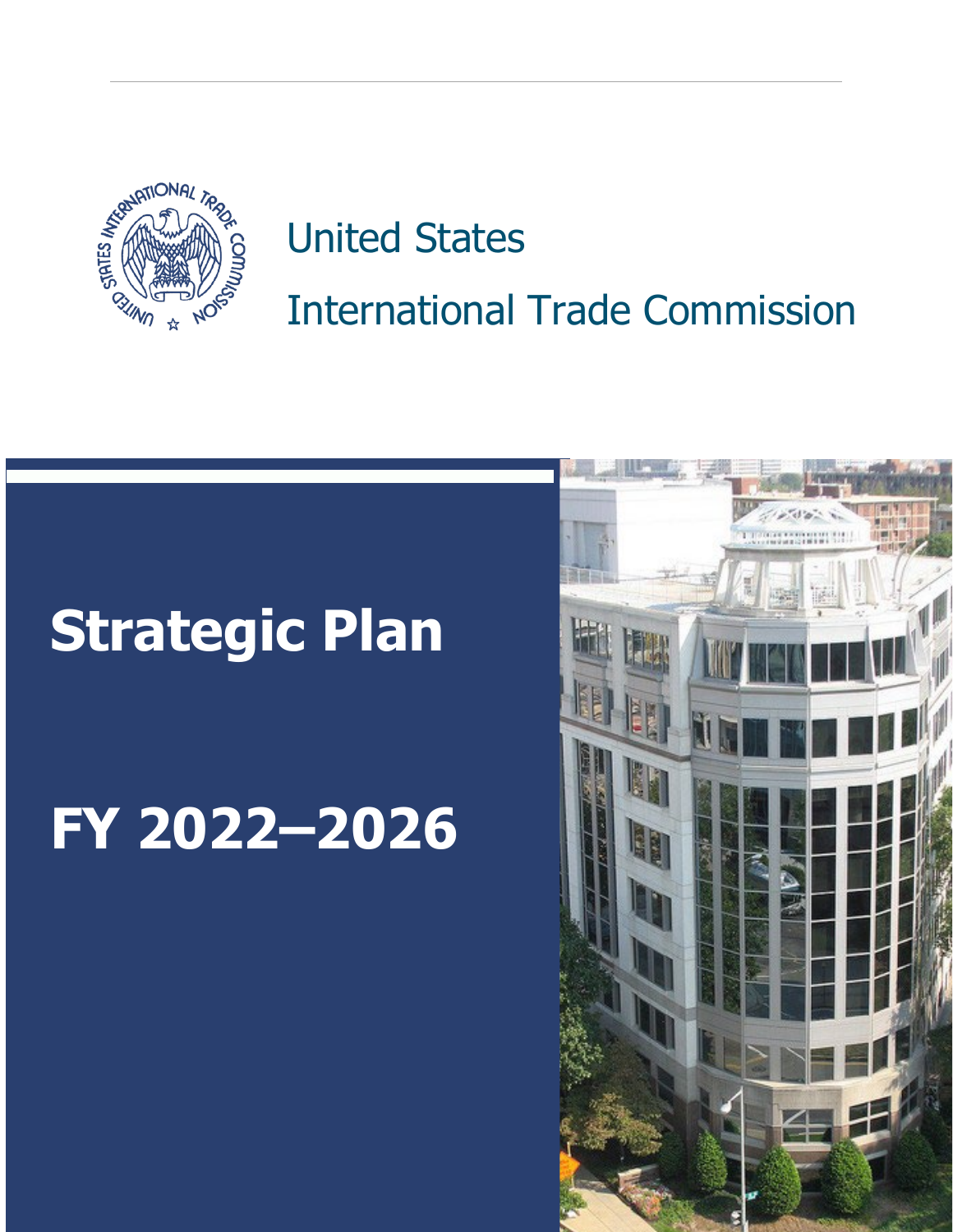Strategic Plan, FY 2022–2026 - USITC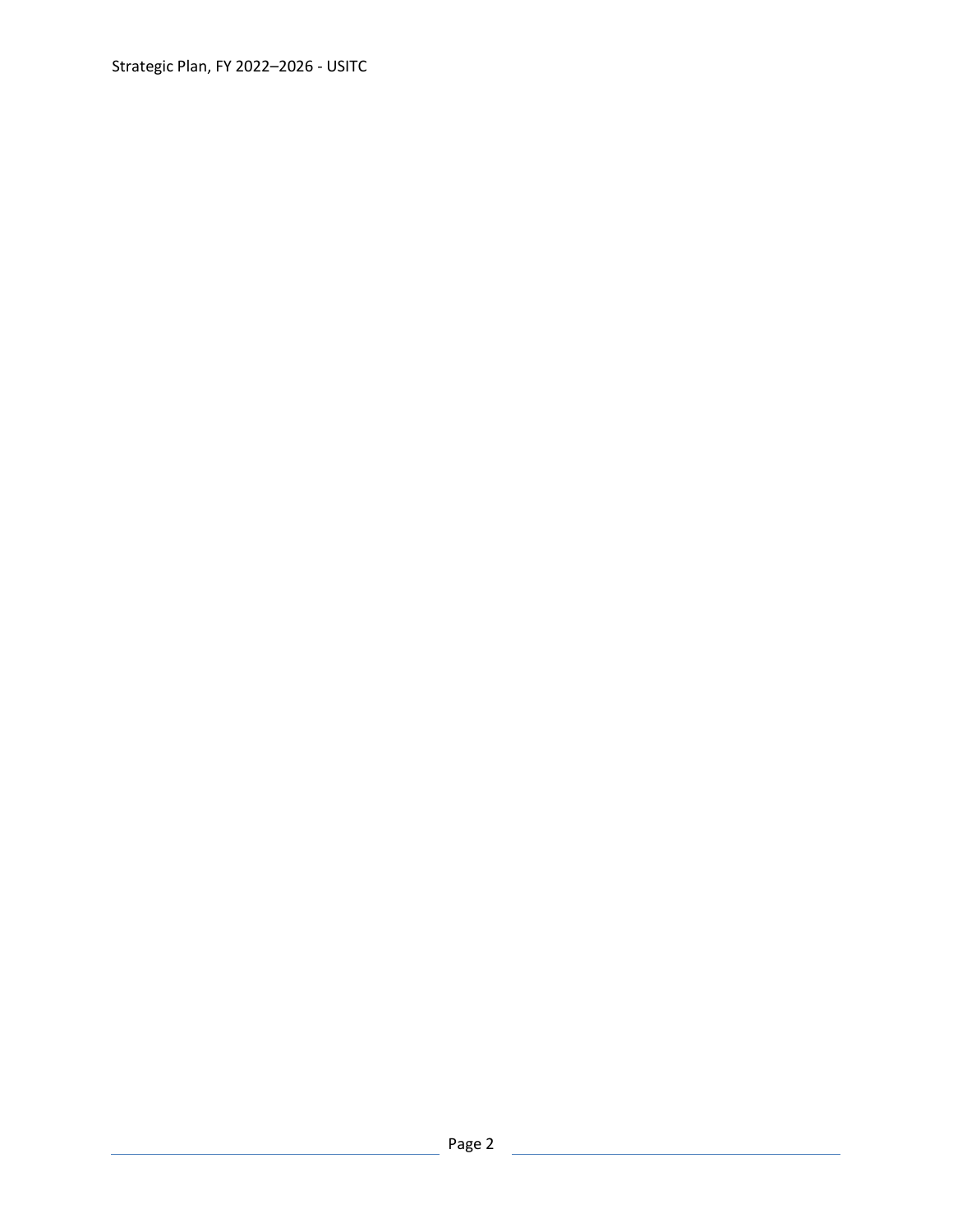## **About Us**

The U.S. International Trade Commission (USITC or Commission) is an independent, nonpartisan, quasi-judicial federal agency established by Congress with a range of trade-related mandates. The Commission:

- adjudicates whether: (1) dumped or subsidized imports injure a domestic industry; (2) surges of imports injure a domestic industry; and (3) imports infringe a domestic intellectual property right or otherwise unfairly injure a domestic industry;
- provides independent, objective, and timely analysis of trade and competitiveness issues to the President and Congress; and
- maintains the Harmonized Tariff Schedule of the United States.

The USITC is headed by six Commissioners who are nominated by the President and confirmed by the U.S. Senate. The Commissioners' terms are set at nine years by statute and are staggered such that a different term expires every 18 months. However, a Commissioner may serve until replaced. As such, a Commissioner may begin serving after the nine-year term has begun and may continue to serve after the term has expired.

The Commission's structure supports its responsibility to make unbiased determinations and objective, balanced, fact-based analysis. No more than three Commissioners may be members of the same political party. The Chair and the Vice Chair are designated by the President and serve for a statutory two-year term in those roles. The Chair may not be of the same political party as the preceding Chair, nor may the President designate two Commissioners of the same political party to serve as the Chair and Vice Chair.

To support its mission, the USITC maintains a professional staff of trade and nomenclature analysts, investigators, financial analysts, statisticians, attorneys, economists, information technology specialists, and administrative support personnel. The diverse staff are experts in their respective mission areas, work in multidisciplinary teams, and adapt to evolving workload challenges.

This document sets forth the strategic goals and objectives that will underpin the Commission's work over the next five years. In its second century, the Commission will continue to provide high-quality, cutting-edge analysis of international trade issues to the President and the Congress, and to remain a highly regarded forum for the adjudication of trade disputes.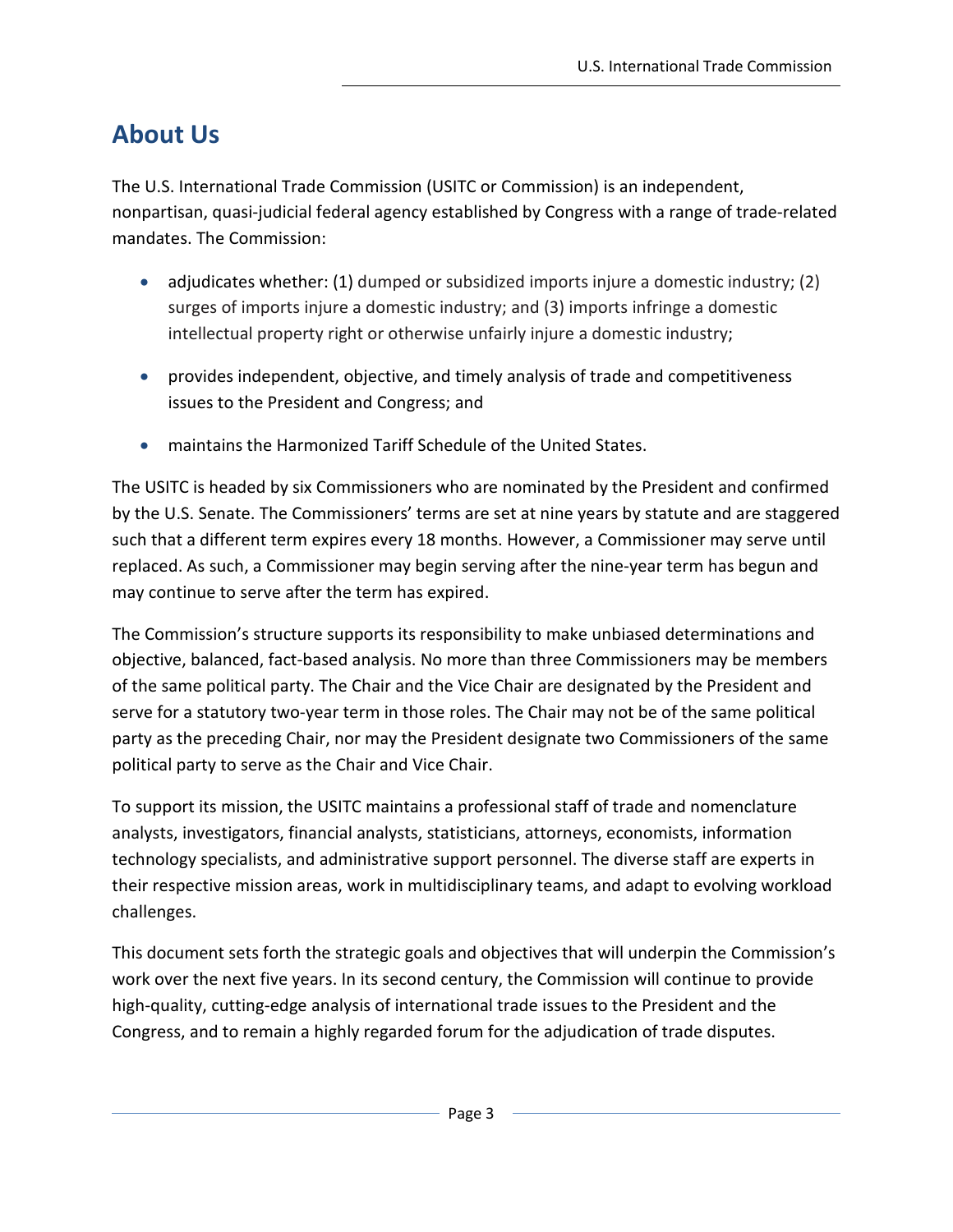### **Overview**

International trade and investment increasingly shape the U.S. and global economies. Trade in goods and services and foreign investment affect U.S. firms, workers, and consumers. As tariff rates have fallen over time, nontariff measures and other policies have become more prominent, influencing the level and composition of U.S. investment and trade. In addition, changes in technology have allowed firms to expand their supply chains in the United States and abroad. Trade and investment policy changes have had significant local impacts on industries and workers, affecting the overall economy.

The International Trade Commission pursues its mission in three areas of U.S. international trade: adjudication, research and analysis, and maintaining the Harmonized Tariff Schedule.

#### **Adjudication**

The Commission has specific responsibilities in the adjudication and enforcement of U.S. trade laws. As the influence of trade in the U.S. and global economies has grown, the role we play in

applying these laws to allegations of unfair and/or injurious trade practices involving imports has remained a mechanism on which U.S. firms can rely to ensure foreign firms are competing fairly. Our provision of sound and timely import injury determinations is critical to maintaining the confidence of U.S. companies and workers in a fair and impartial international trading system. We provide objective, transparent investigation and adjudication of complaints concerning unfair acts in import trade, such as the



importation of goods that infringe U.S. intellectual property rights, as well as complaints alleging injury from dumped or subsidized imports or from a surge in imports. Timely resolution of these disputes can be of paramount economic importance to U.S. industries. We provide support to U.S. Customs and Border Protection (CBP), as needed, to enable effective enforcement of antidumping and countervailing duty (AD/CVD) orders and exclusion orders.

#### **Research and Analysis**

The Commission plays an important role in analyzing how changes in U.S. and foreign trade and trade-related policies affect U.S. economic growth, employment, and competitiveness. As an independent, nonpartisan agency, we fulfill our mandate to provide the House Committee on Ways and Means, the Senate Committee on Finance, the President, and, by delegation, the U.S Trade Representative (USTR) with independent, objective, and timely

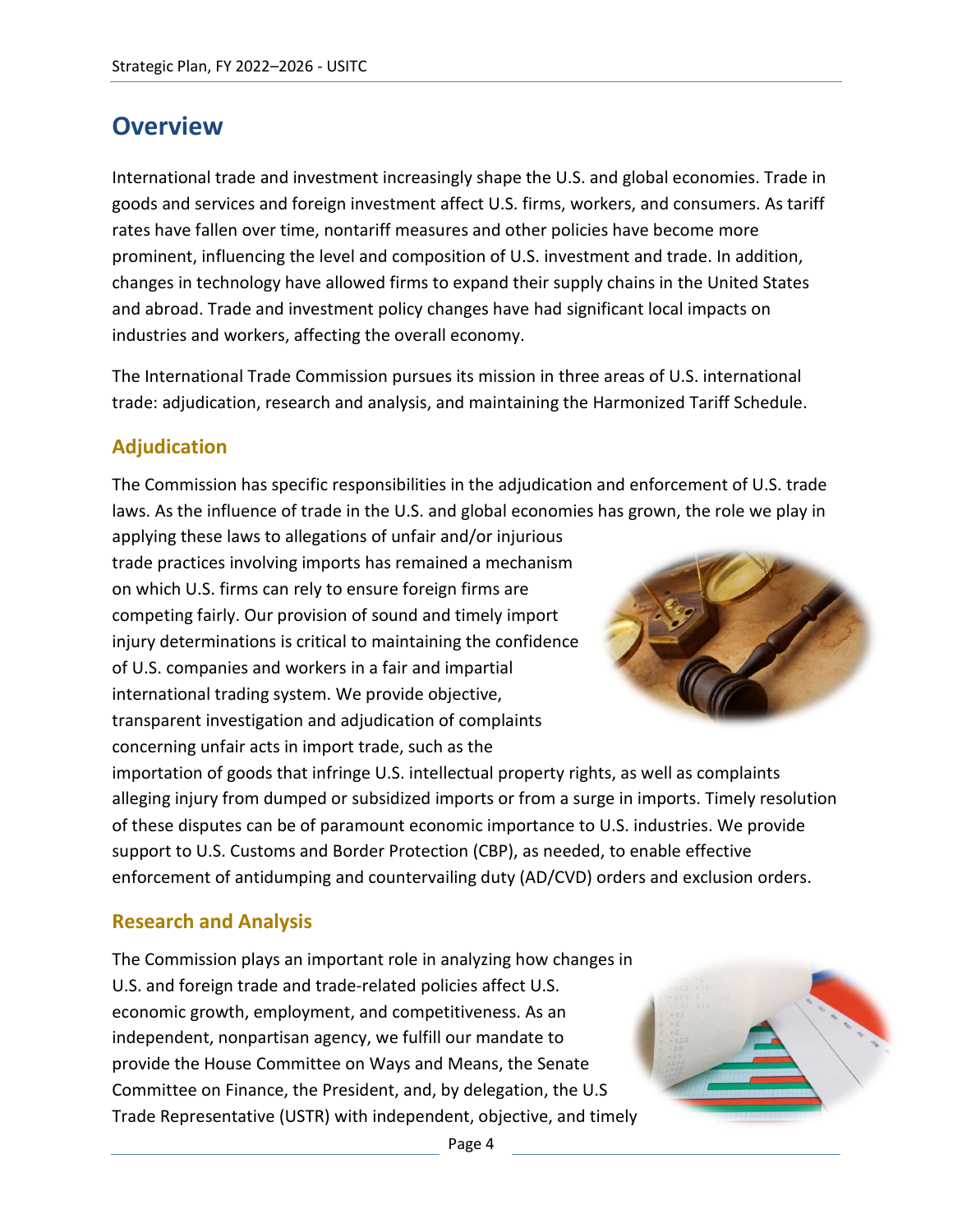analysis on many, often critical, trade issues. We continue to develop and hone substantive expertise so that we can supply accurate, cutting-edge insights to Congress and the Administration. Our reports reflect our expanding abilities to analyze and explain the effects of policy changes on producers, workers, consumers, and the U.S. economy as a whole.

#### **Maintaining the Harmonized Trade Schedule**

Since its founding in 1916, the Commission has had a major role in maintaining and analyzing the nation's tariff schedule. Since 1988, we have been responsible for maintaining the official

legal document that specifies the tariffs, if any, that apply to all imported goods. We ensure that the tariff schedule is up to date and accurate, reflecting all implemented trade agreements. We also chair the interagency Committee for Statistical Annotation of the Tariff Schedules. These efforts facilitate international trade by contributing to efficient clearance of goods through the nation's 328 ports of entry,



collection and reporting of the nation's trade statistics. In an environment of rapidly changing technology and products, our representation of the United States at the World Customs Organization and our timely maintenance of the U.S. tariff schedule improve the quality of trade information and ensure that the nomenclature (or classification) system serves the interests of U.S. firms.

Our statutory responsibilities present both great opportunities and significant challenges. Key statutory responsibilities are shown in box 1.1.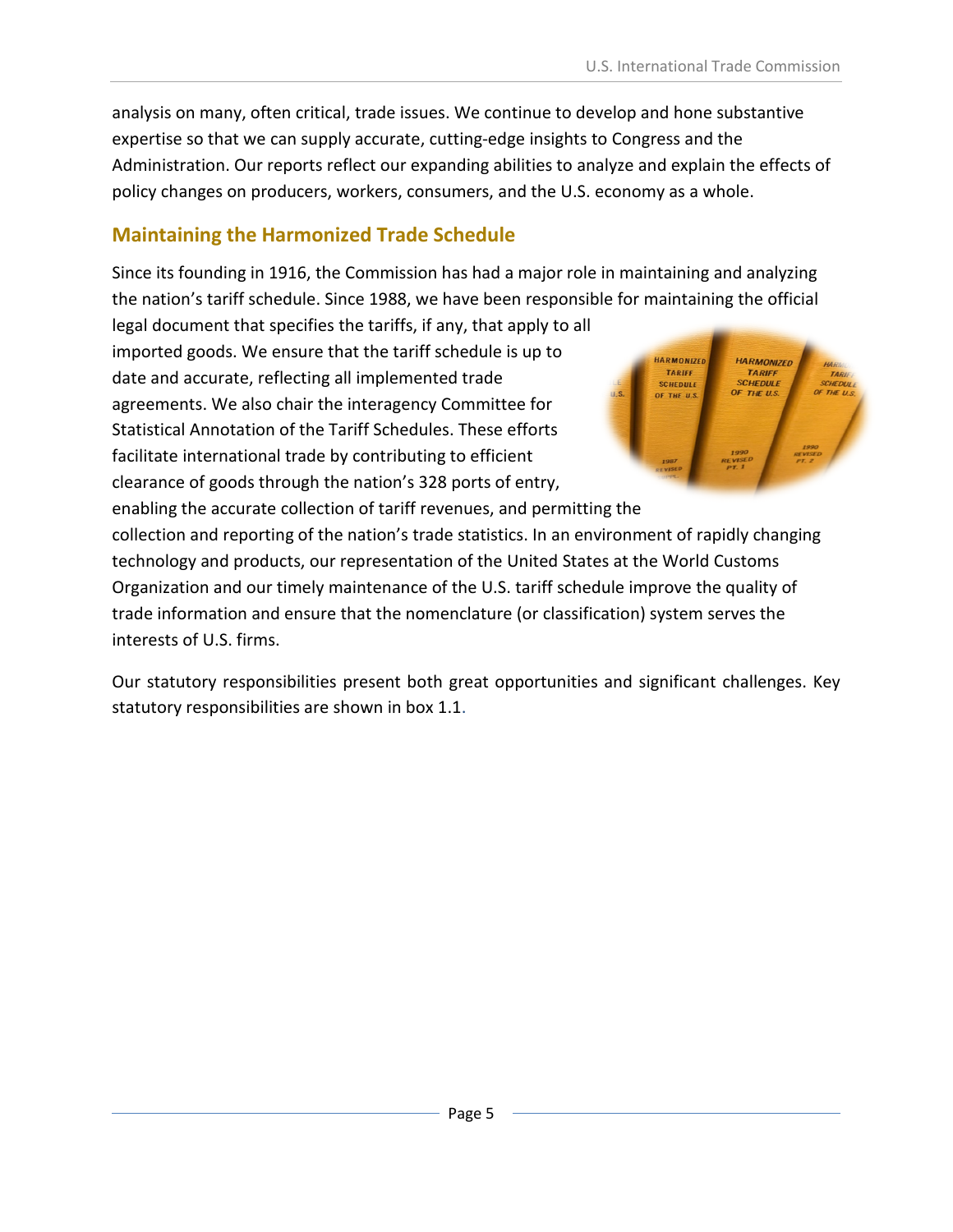#### **Box 1.1** Key statutory responsibilities

#### **Tariff Act of 1930**

Under Title VII of the Tariff Act of 1930, the Commission and the U.S. Department of Commerce (Commerce) are responsible for conducting antidumping (AD) and countervailing duty (CVD) (subsidy) investigations and five-year (sunset) reviews. Commerce determines whether imports under investigation are dumped or subsidized, and if so, the margin of dumping or amount of subsidy. The Commission determines whether a U.S. industry is materially injured or threatened with material injury by reason of the imports under investigation. If both Commerce and the Commission reach affirmative final determinations, Commerce will issue an antidumping duty order to offset the dumping or a countervailing duty order to offset the subsidy. (See Title VII, Tariff Act of 1930, 19 U.S.C. § 1671 et seq.)

Under section 337, the Commission investigates unfair methods of competition and unfair acts involving imported articles, including infringement of U.S. patents, trademarks, and copyrights. If a violation is found, the Commission may issue one or both types of remedial orders authorized by the statute. Exclusion orders direct U.S. Customs and Border Protection (CBP) to prohibit the importation of infringing articles. Cease and desist orders prohibit, among other things, the sale, marketing, or distribution of infringing articles. (See section 337, Tariff Act of 1930, 19 U.S.C. § 1337.)

Under section 332, the Commission investigates a wide variety of trade matters. Upon request from the House Committee on Ways and Means, the Senate Committee on Finance, or the President, and, by delegation, the U.S. Trade Representative (USTR), or upon its own motion, the Commission conducts factfinding investigations and prepares reports on matters involving tariffs, trade, and competitiveness. (See section 332, Tariff Act of 1930, 19 U.S.C. § 1332.)

Under section 484, the Commission also cooperates with the Secretary of the Treasury and the Secretary of Commerce to establish statistical subdivisions of the Harmonized Tariff Schedule (HTS) for articles imported into the United States and seeks to ensure that these statistical subdivisions are compatible with domestic statistical programs. (See section 484(f), Tariff Act of 1930, 19 U.S.C. § 1484(f).)

#### **Trade Act of 1974**

At the request of the President, the Commission provides advice as to the probable economic effect on domestic industries and consumers of modification of duties and other barriers to trade that may be considered for inclusion in any proposed trade agreement with foreign countries. (See section 131, Trade Act of 1974, 19 U.S.C. § 2151.)

At times, certain articles may be designated as eligible for duty-free treatment when imported from designated developing countries. The Commission advises the President as to the probable economic effect on the domestic industry and on consumers of such designations. (See sections 131 and 503, Trade Act of 1974, 19 U.S.C. § 2151, 2163.)

The Commission conducts "safeguard" investigations under sections 201–204 of the Trade Act of 1974. The Commission conducts investigations under section 202(b) to determine whether an article is being imported into the United States in such increased quantities as to be a substantial cause of serious injury, or the threat thereof, to the domestic industry producing a like or directly competitive article. If the Commission finds serious injury or threat, it recommends to the President the action that would address the serious injury or threat thereof and be most effective in facilitating the efforts of the domestic industry to make a positive adjustment to import competition. The President makes the final decision on whether to take an action and, if so, the form, amount, and duration of the action. During the time that a remedy action is in effect, the Commission, under section 204(a)(1), monitors developments within the domestic industry and, under section 204(a)(2), may be required to provide a report to the President and the Congress on its monitoring. The Commission may also be required under section 204(a)(4) to provide advice to the President regarding a modification of the action and, under section 204(c), investigate to determine whether the action should be extended. After the action terminates, the Commission, under section 204(d), must evaluate the effectiveness of the action and submit a report to the President and the Congress. (See sections 201–204, Trade Act of 1974, 19 U.S.C § 2252–2254.)

In addition, the USTR, following receipt of a request from a domestic industry that produces a perishable agricultural product or citrus product, may request the Commission to monitor and investigate imports of the concerned product under section 332(g) of the Tariff Act of 1930 (19 U.S.C. 1332(g)) for the purpose of expediting an investigation under section 202(b) of the Trade Act with respect to imports of such perishable agricultural product or citrus product. (See section 202, Trade Act of 1974, 19 U.S.C § 2252.)

#### **Omnibus Trade and Competitiveness Act of 1988**

The Commission is responsible for compiling and publishing the HTS and for keeping it under review. The Commission is also responsible for recommending to the President modifications it considers necessary or appropriate to conform the HTS with amendments to the HS Convention, to ensure that the HTS is kept up to date, and to relieve unnecessary administrative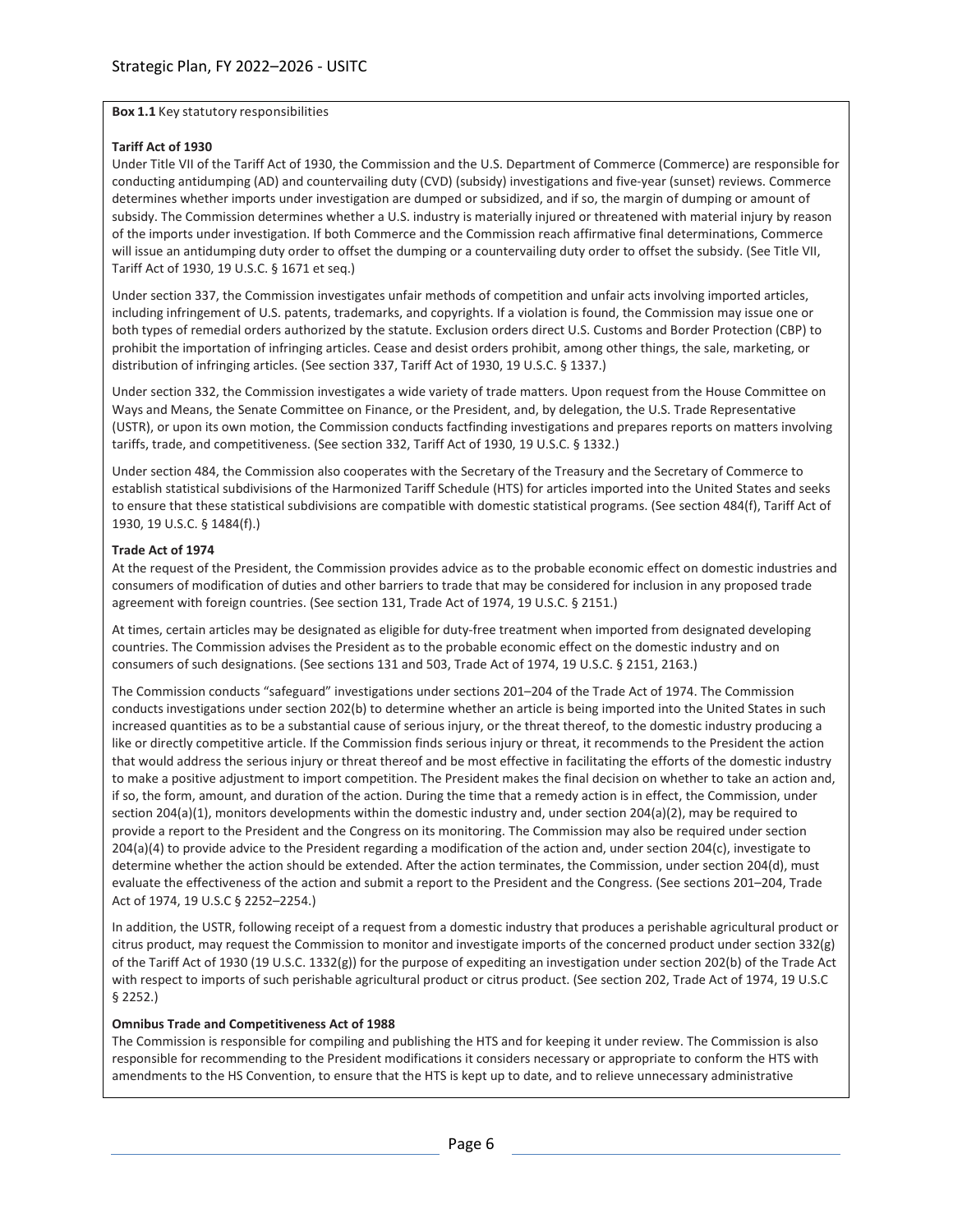#### burdens. (See section 1205, Omnibus Trade and Competitiveness Act of 1988, 19 U.S.C. § 3005.)

Along with the Departments of Treasury and Commerce, the Commission is responsible for representing the U.S. government concerning the activities of the World Customs Organization Council (WCO) relating to the Harmonized System (HS) Convention covering the international classification of traded goods. We also work with the Departments of Treasury and Commerce to formulate U.S. government positions on technical and procedural issues relating to the Convention. (See section 1210, Omnibus Trade and Competitiveness Act of 1988, 19 U.S.C. § 3010.)

#### **Bipartisan Congressional Trade Priorities and Accountability Act of 2015**

Under the Bipartisan Congressional Trade Priorities and Accountability Act of 2015, the Commission provides the President and the Congress with reports that assess the likely impact of trade agreements entered into with foreign countries, such as the USMCA. The President's authority to enter into trade agreements expired on June 30, 2021. Section 105(f) of the Act required the Commission to submit to the House Committee on Ways and Means and Senate Committee on Finance two reports, one in 2016 and a second in 2021, on the economic impact of trade agreements with respect to which Congress has enacted an implementing bill under trade authorities' procedures since January 1, 1984. (See section 105(c), Bipartisan Congressional Trade Priorities and Accountability Act of 2015, 19 U.S.C. § 4204.)

#### **American Manufacturing Competitiveness Act of 2016**

The American Manufacturing Competitiveness Act of 2016 (AMCA) established a process under which the Commission, in accordance with a procedure and timetable set out in the statute, would request and receive petitions for temporary duty suspensions and reductions, seek public comment on petitions received and input from the Department of Commerce and U.S. Customs and Border Protection, and place each of the petitions into one of six categories based on the requirements of the Act.

The statute authorized two petitioning cycles, with reports due to the House Committee on Ways and Means and Senate Committee on Finance in August 2017 and August 2020, respectively. A miscellaneous tariff bill based on the Commission's first report was enacted in 2017 and expired at the end of 2020. No bill has been enacted in response to the Commission's 2020 report. (See AMCA, 19 U.S.C. § 1332 note.)

#### **United States-Mexico-Canada Agreement Implementation Act**

The United States-Mexico-Canada Implementation Act provided new responsibilities for the Commission:

Under section 322 of the United States-Mexico-Canada (USMCA) Implementation Act, the Commission must conduct investigations and make determinations with respect to whether grants of authority, received or requested by Mexican trucking firms or drivers to provide long-haul trucking services in the United States, cause or threaten to cause material harm to U.S. long-haul trucking firms and drivers. (See section 322, USMCA Implementation Act, 19 U.S.C. § 4501 note)

Section 202(A) of the USMCA Implementation Act created special rules for automotive goods. That section created an interagency committee, of which the Chair of the Commission is a member, that advises on and reviews matters concerning the USMCA automotive rules of origin. The Commission also is tasked with preparing biennial reports concerning the economic impact of those rules of origin. (See section 202(A) of USMCA Implementation Act, 19 U.S.C. § 4501 note)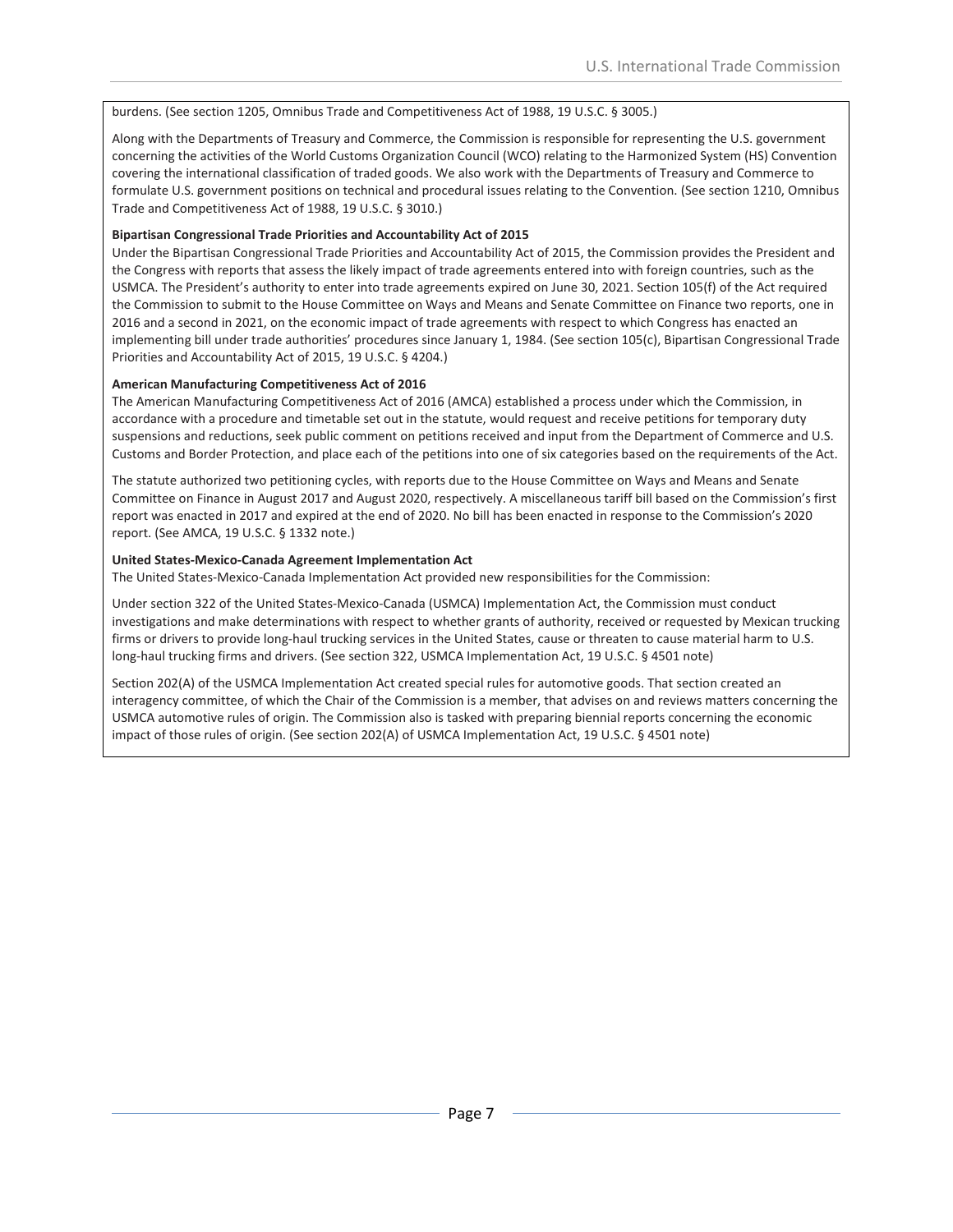## **Mission**

Investigate and make determinations in trade remedy proceedings; analyze and provide information on tariffs, trade, and competitiveness; update and maintain the U.S. tariff schedule; and execute the agency's mission with independence, integrity, trust, and transparency.

## **Vision and Values**

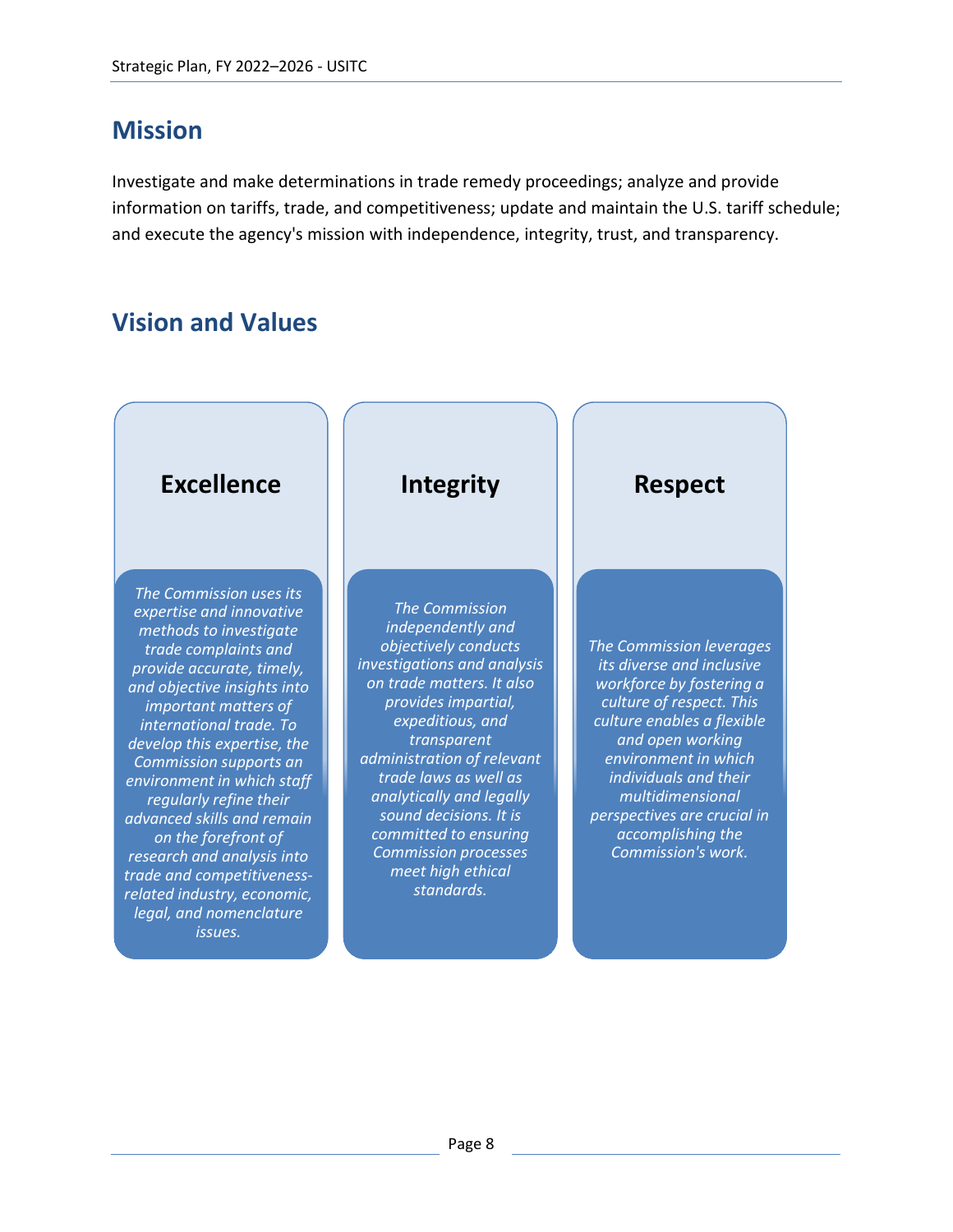## **Policymaker and Stakeholder Engagement**

The Commission has identified two mission-specific strategic goals, as discussed below. These goals reflect the interests of policymakers and stakeholders: the President, and, by delegation, the USTR, committees of jurisdiction in Congress, and U.S. industries, workers, and the general public.

In developing this Strategic Plan, the Commission consulted with appropriate congressional committees and the USTR. The Commission also posted the draft Strategic Plan on its website for public comment.

The Commission regularly, both formally and informally, conducts outreach and solicits feedback from policymakers and its key stakeholders. The Commission uses formal feedback tools such as *Federal Register* notices and surveys to solicit performance assessments and process suggestions. Commission staff also engages stakeholders at key points during the process of developing requested analysis and information, per agency protocols. The Commission allows the public to stay updated on its activities through the agency's website and mailing lists. Information received from stakeholders is regularly reviewed and integrated as necessary into process and communication improvement efforts. Regular policymaker and stakeholder engagement is also used to identify emerging areas of interest to Commission requestors and the public.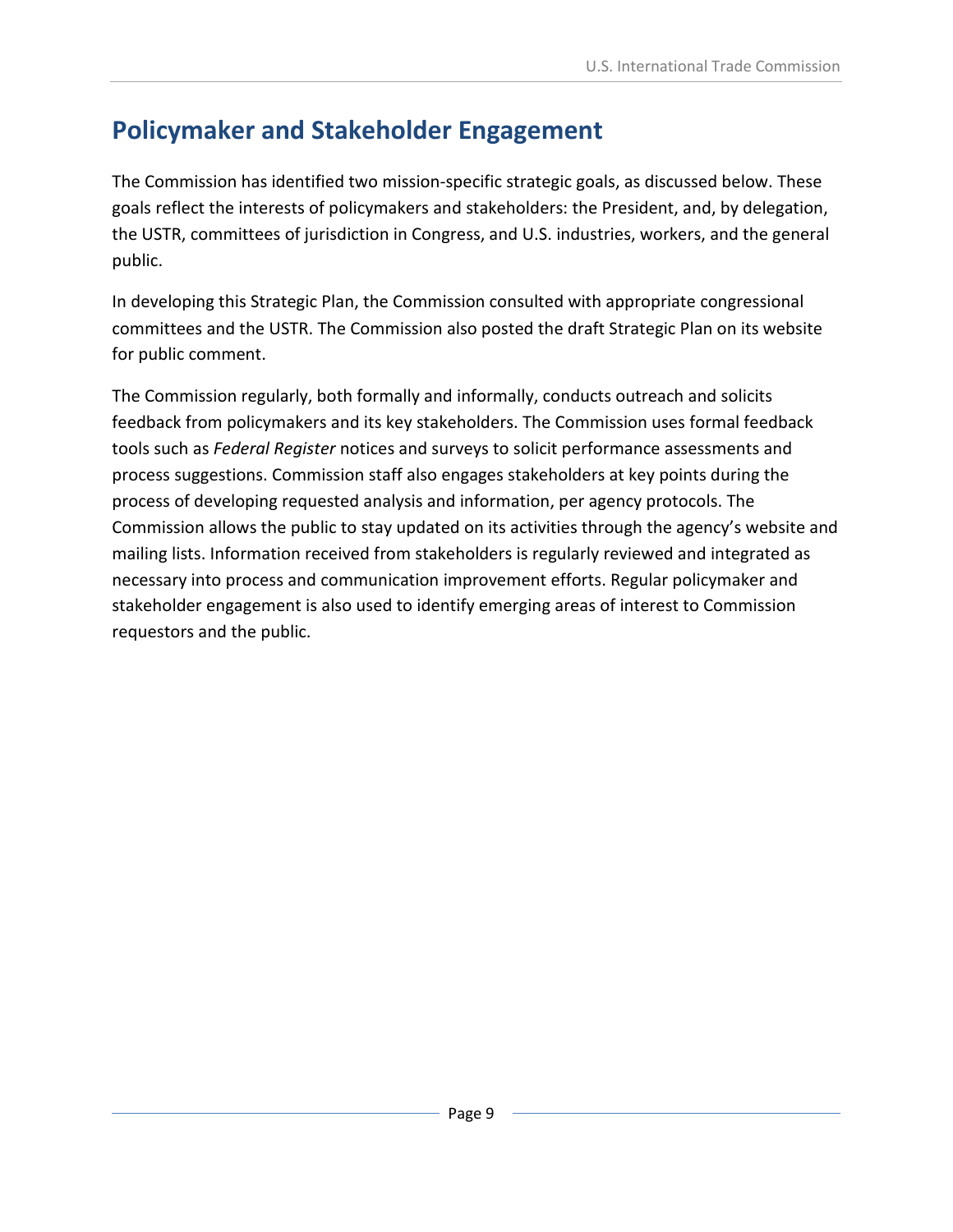## **Strategic Goal 1 Investigate: Conduct Reliable and Thorough Investigations**

Commission determinations in its investigative proceedings can have significant impacts on competitive conditions, profitability, and employment in affected U.S. industries. Moreover, policymakers require expert information on a timely basis to inform and support decisionmaking. The Commission's investigations often involve products or industries that are important for U.S. productivity, innovation, and competitiveness, and policymakers and businesses may make important decisions based on Commission analysis and determinations.

The Commission administers and applies U.S. laws concerning allegations of subsidized and dumped imports that injure a domestic industry, surges of imports that allegedly injure a domestic industry, and imports that allegedly infringe domestic intellectual property rights or are otherwise unfairly imported. U.S. laws, court decisions, and U.S. international obligations require the Commission, and Administrative Law Judges in section 337 unfair import investigations, to conduct thorough investigation and sound factfinding. The record in each investigation must be examined in an objective manner, and the resulting determinations must be well-reasoned, timely, and consistent with the law.

The Commission provides relevant and independent information, analysis, and data to the Congress, the President, and the United States Trade Representative on a timely basis to inform and support decision- and policy-making to address increasingly complex trade and competitiveness issues. Achieving this goal assists policymakers with decisions related to trade negotiations, enacting legislation, or taking other policy actions that affect U.S. workers and the competitiveness of U.S. industries and the overall U.S. economy. The Commission does this under its statutory responsibilities and in response to formal and informal requests. The Commission's specialized ability to collect and synthesize primary data and information and provide multidisciplinary analysis supports the development of sound trade policy.

Also under its statutory mandate, the Commission publishes and maintains the Harmonized Tariff Schedule of the United States (HTS), which serves as the legal basis for the collection of customs duties and the compilation of trade data. The HTS is vital to U.S. businesses, government agencies, and others involved in trade.

The increasing complexity of the Commission's investigations, the variable and increased case load, and resource constraints challenge the Commission's ability to make decisions and provide information and analysis in a timely manner. The Commission must balance the competing goals of timeliness, transparency, due process, and thorough and high-quality determinations and reports.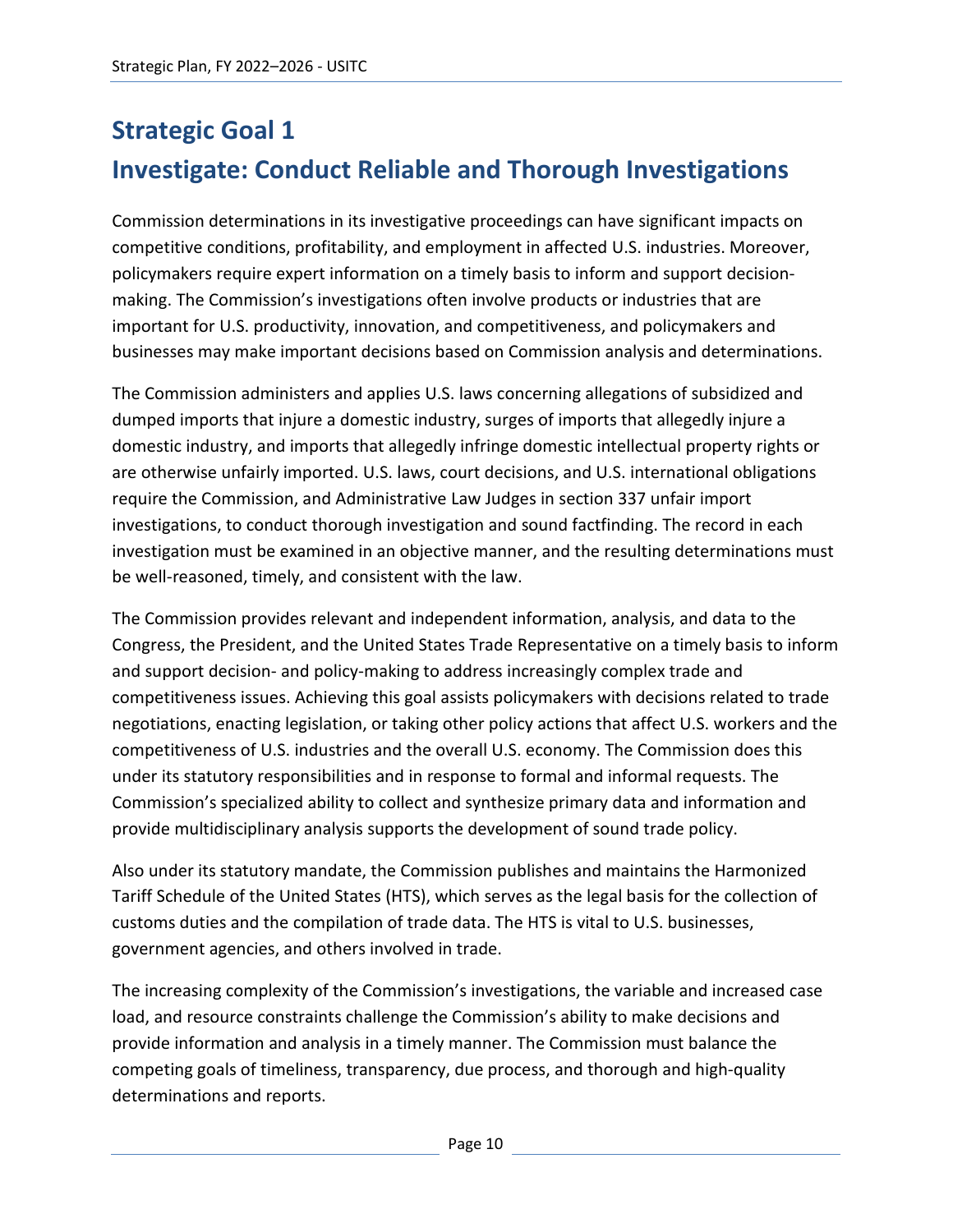#### **Strategic Objective 1.1**

#### Reliable: Conduct expeditious and transparent proceedings

Commission investigations involve many different industries, product markets, and parties, often representing a broad array of interests. From single inventors (as in some section 337 investigations) and corporations with revenues of less than one million dollars, to the largest multinational corporations and unions representing thousands of workers, parties to Commission proceedings benefit from reliable processes that ensure fair, timely, and transparent decisions, consistent with applicable U.S. laws.

The Commission's governing statutes set specific deadlines for determinations in import injury and require that unfair import (section 337) investigations be resolved at the earliest practicable time. In addition, each factfinding investigation has a deadline set by the requester of the study or by statute. Timely decisions and analyses are critical to domestic industries who are injured due to unfairly priced or subsidized imports or surges of imports, U.S. businesses whose intellectual property rights are infringed or who are otherwise injured by unfair practices in the importation of goods, and to policymakers trying to better understand the impact of trade on competitive conditions in the United States and foreign markets.

Transparency is also critical to ensuring reliable proceedings. The Commission continually seeks to promote greater transparency and understanding of its proceedings by ensuring that accurate public information is readily available. The aim of providing complete information in a timely and transparent manner, however, must be balanced against the legal requirement to protect proprietary, confidential unclassified, and national security information from disclosure. Such protection is also necessary to ensure that individuals and entities are willing to provide the information needed to build a full record in future investigations.

The expertise of the agency's staff is a necessary element of the Commission's obligations to fulfill its mission. The Commission continues to use technology to improve its ability to present information that is clear, searchable, and easy to navigate. The Commission continues to ensure the timely flow of information to interested parties and the public, including through providing information on EDIS and IDS.

The increasing complexity of investigations has brought challenges to the ability of the Commission to meet its timeliness goals. In recent years the complexity of all investigations has increased, whether it is the number of countries involved in an import injury investigation, the types of allegations and technology presented in an unfair import investigation, or the questions presented for factfinding investigations.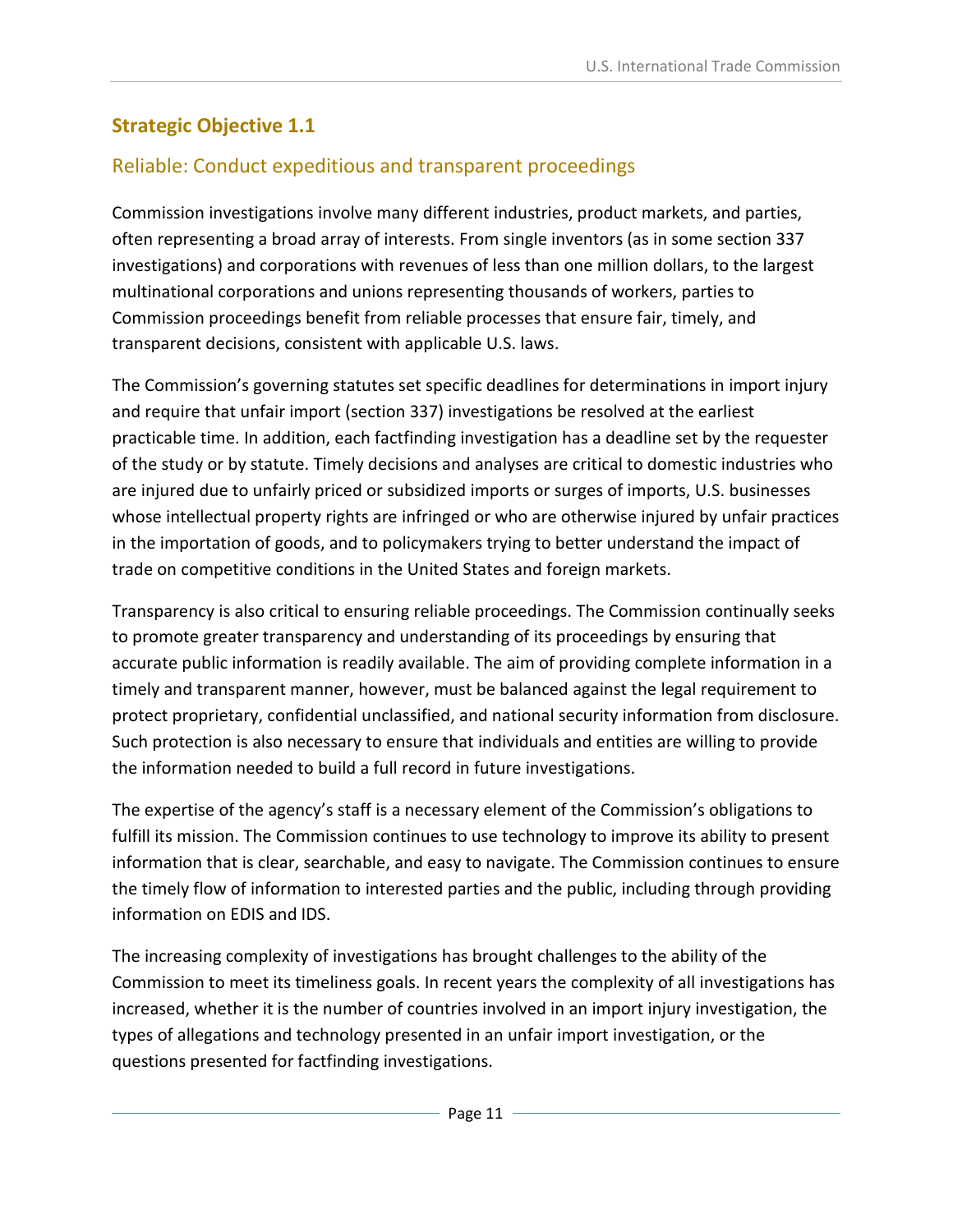The Commission's long-term performance goals that support the above-described objective include:

- Improving timeliness by reducing the average length of section 337 investigations
- Improving the timeliness of completing post-remedial order ancillary proceedings in Section 337 and assessing the timeliness of advisory and modification proceedings under a Commission pilot program
- Ensuring that the Commission meets statutory and external deadlines in factfinding investigations
- Delivering all import injury reports by the statutory deadline and all court documents by mandated deadlines
- Posting on a timely basis information related to import injury investigations on the Commission website, documents on the docketing system and public versions of various Commission opinions
- Providing timely tariff and customs information in response to emails submitted through the online help system

#### **Strategic Objective 1.2**

#### Thorough: Engage the public, including stakeholders and experts, and collect all relevant data to inform and support investigations

The Commission's independence, nonpartisan reputation, and integrity depend in part on transparent and inclusive investigative activities across all mission areas. To better understand and address increasingly complex trade and competitiveness issues, policymakers turn to the Commission for objective, expert, and relevant information and analysis. The Commission regularly communicates with its requestors to understand their priorities and uses this feedback to anticipate requests and be prepared to provide information and analysis for shifting public policy goals. Regular engagement with our requestors and stakeholders supports effective use and prioritization of available resources.

Substantive engagement of all stakeholders, including the public, is critical to the successful accomplishment of our adjudicative-, factfinding-, and tariff schedule-related mandates. This engagement and information collection, through a wide variety of means and vehicles, provides the foundation that ensures the Commission meets its statutory responsibilities while upholding its vision and values. Stakeholder engagement and the thorough collection of relevant information for our adjudicative-focused activities is essential to maintaining the trust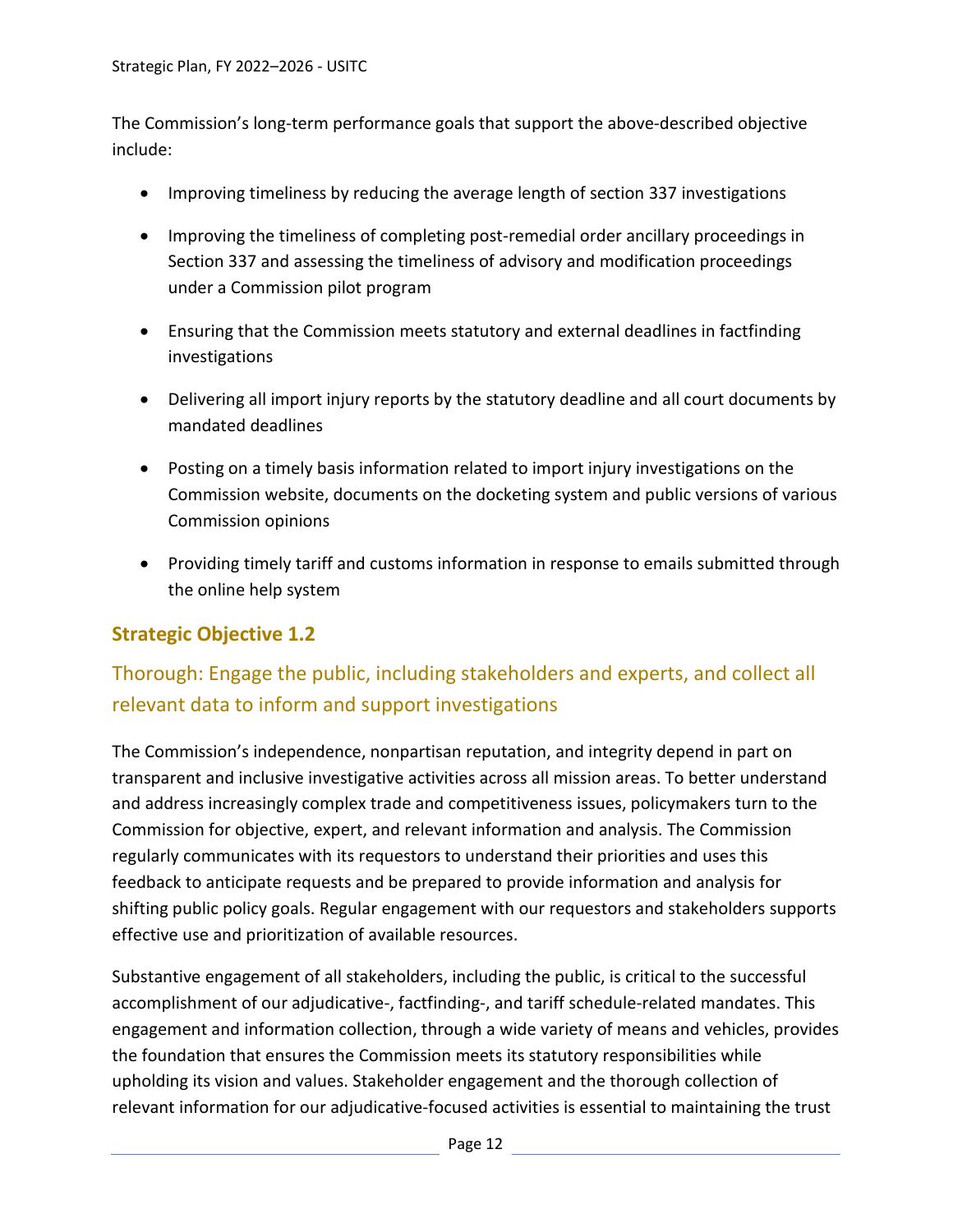of U.S. companies and workers in our proceedings and determinations. Broad engagement of the public and comprehensive information and data collection for our factfinding-focused activities ensures fulsome analysis of complex trade and competitiveness-related issues that are critical to decisions affecting U.S. trade, investment, and economic growth. Regular engagement of U.S. and international legal and technical experts ensures that the HTS, a critical foundation for statistical requirements and financial decisions and compliance, is accurate and reliable.

Public engagement and access to agency information and processes promote transparency and stakeholder understanding of Commission proceedings. Stakeholders in import injury, section 337, and factfinding investigations benefit from greater access to information that is relevant to Commission decision-making and factfinding. The Commission views stakeholders broadly to include U.S. industries, workers, and the general public. For factfinding investigations, the Commission may also engage with other government agencies, international organizations, and technical experts, among others. The Commission's processes in import injury and section 337 investigations are guided by the concepts of due process, notice, and the opportunity to be heard (and section 337 investigations are governed by the Administrative Procedure Act).

The Commission regularly, both formally and informally, provides outreach and solicits feedback from its requestors and key stakeholders. The Commission uses formal tools such as Federal Register notices, surveys, briefings, etc. to solicit feedback and process suggestions and to identify emerging areas of interest from stakeholders and private parties. Commission staff also engages stakeholders at key points during proceedings and the process of developing requested analysis and information, per agency protocols and regulations. The Commission also at times seeks general input and feedback on procedural matters from organizations representing attorneys, economists, and other professionals active before the Commission. Information received from stakeholders is regularly reviewed and integrated as appropriate into investigation proceedings, as well as process and communication improvement efforts.

To meet this strategic objective, the Commission will employ several strategies to ensure ongoing and substantive engagement that contributes to the collection of relevant data to inform and support investigations:

- Focusing on feedback from the agency's decision-makers, stakeholders, reviewing courts, and dispute resolution panels, and looking for opportunities for improvements
- Conducting outreach to provide information regarding the Commission's investigatory processes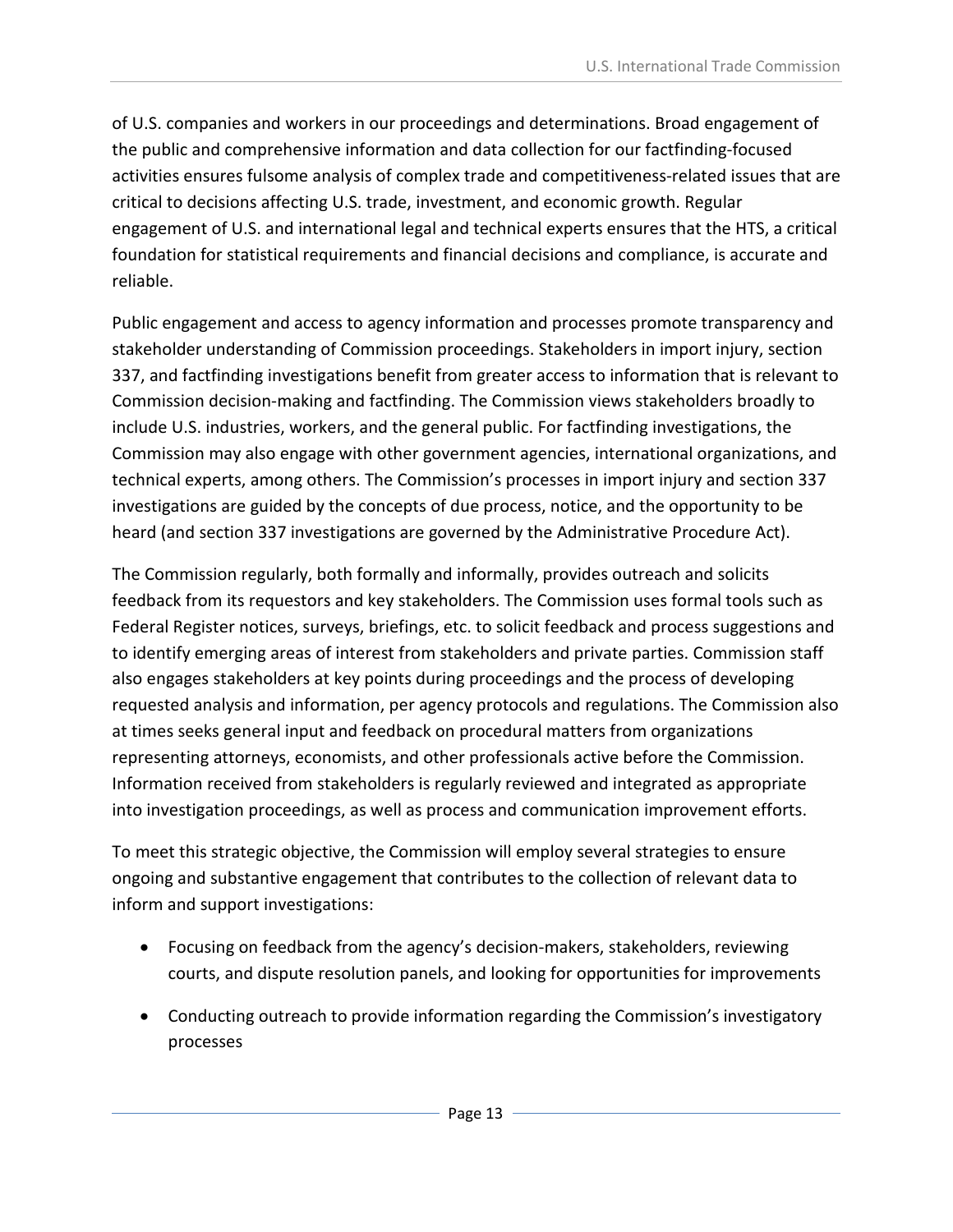- Leveraging existing technologies (such as email listservs) and developing innovative IT approaches to improve the flow of information and Commission work products to interested parties and the public across diverse platforms (including HTS, IDS, and USITC Internet) to promote transparency and a greater understanding of Commission activities
- Maintaining and enhancing relationships with requestors to anticipate their needs and build the expertise and tools required to meet statutory mandates and requests for assistance
- Engaging and collaborating with U.S. and international external experts to gather information, stay at the forefront of research, and to incorporate a diversity of perspectives regarding important and emerging trade-related matters
- Working with other federal agencies and represent the United States at the World Customs Organization to ensure that the HTS is aligned with the international Harmonized System

## **Strategic Goal 2**

## **Inform: Develop Sound and Informed Analyses and Determinations**

The global trading environment continues to evolve and become increasingly complex and interconnected. In the face of this increase in complexity, U.S. industries and firms, policymakers, and stakeholders rely on the Commission to provide sound and informed decisions and to provide reliable, rigorous, and expert analysis and information. U.S. industries and policymakers depend on the Commission's ability to have or quickly develop deep expertise on a variety of topics. These topics include complex industry structures and competitiveness; technology and intellectual property; and a broad range of trade policy-related issues such as expansion of international trading relationships and agreements, evolution of supply chains within and across borders, and the multifaceted impact trade has on issues and economic factors such as employment, wages, and the environment. To meet their need for sound and informed analysis and determinations, the Commission identifies innovative approaches to understanding the wide-ranging issues and applies objective methods and approaches to data collection and analysis. These include developing comprehensive and up-to-date records, scrutinizing various sources of information, developing industry expertise and keeping abreast of emerging competitiveness and technology issues, and refining economic models, databases, and analytic skills.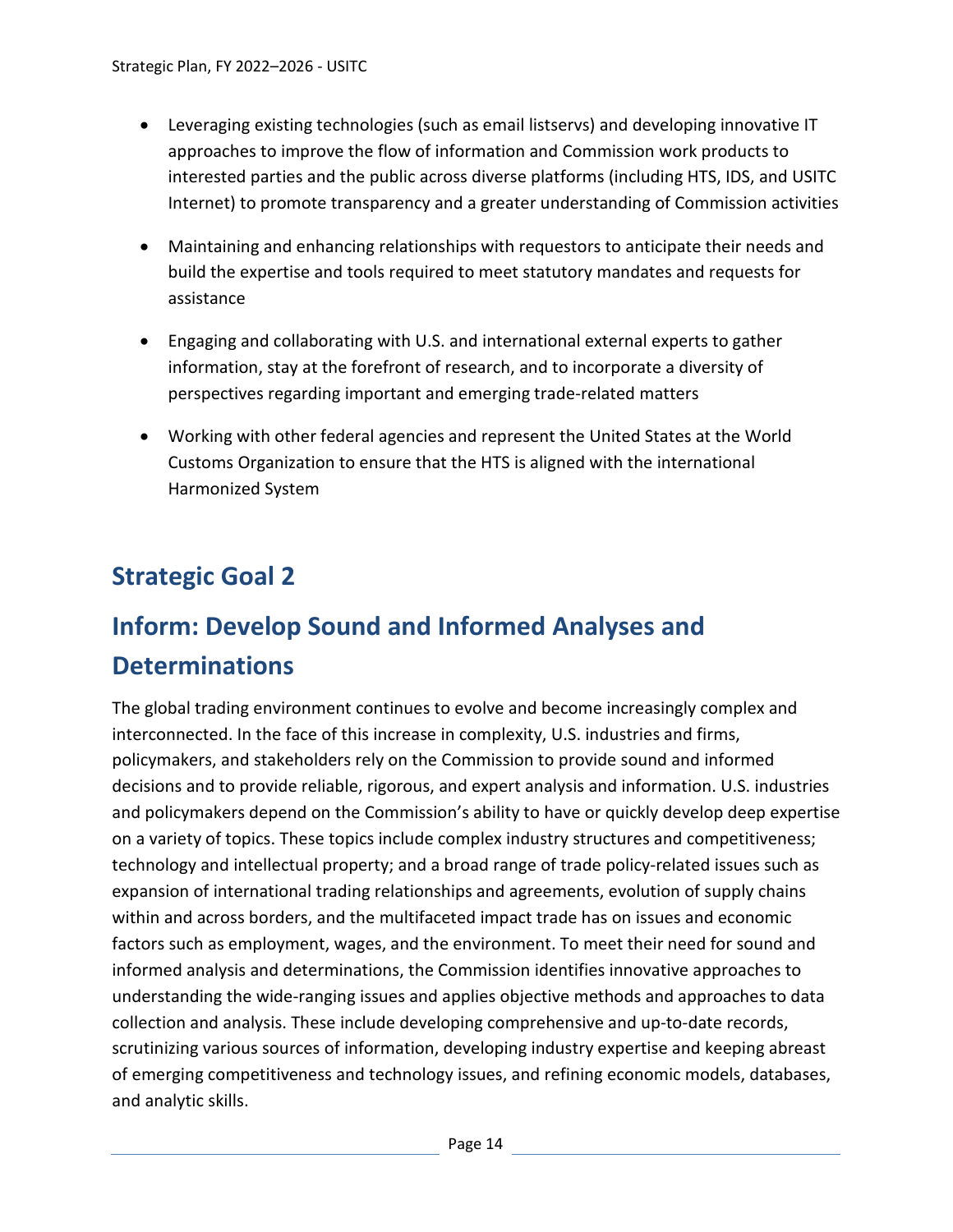#### **Strategic Objective 2.1**

#### Sound: Apply Innovative analysis and make objective determinations

The Commission applies innovative and objective information and analysis in providing its advice and in making determinations. Our statutory requestors regularly ask for information and analysis on trade agreement provisions, such as rules of origin, labor, and environment, as well as how U.S. domestic policies impact our trade and competitiveness in global markets. In both our adjudicatory and factfinding investigations, in-depth analysis is also required on the production and trade performance of specific markets and industries, as well as how imports impact the U.S. domestic market for certain products. To continually strengthen its technical expertise, the Commission identifies priority research areas related to new developments in trade, industry competitiveness, and the U.S. and global economies. Increasingly, our analysis in factfinding investigations is broadening into areas such as labor and environment in response to requestor interests. The Commission continues to advance data collection analysis and vehicles to address the increasing levels of complexity driven by evolving industry structures, large number of countries involved in a proceeding, and new and emerging products and industries to maintain record integrity essential to reliable and objective determinations.

Innovative analysis and objective determinations depend on the active and engaged efforts of our staff. Because the Commission's workload is unpredictable and varies in scope and complexity the Commission must develop and maintain expertise to respond quickly and effectively to policymakers and to petitions filed with the Commission. To ensure that the Commission's staff and work product remain at the forefront of research, the Commission's strategies for meeting these goals include identifying priority research areas and strategic investment in analytic tools and staff skills based on anticipated policy priorities and trade needs. The Commission will also continue to meet its workload challenges by deploying multidisciplinary teams of investigators, economists, industry and financial analysts, statisticians, and attorneys drawn from across the Commission, leveraging diverse skills and backgrounds, expertise, and innovative approaches to problem solving.

Regarding its quantitative analysis, the agency endeavors to keep on the cutting edge of economic modeling and methods to analyze the effects of international trade and trade policy. Our analytical capabilities include the use of general and partial equilibrium modeling and advanced econometric approaches to evaluate the impacts of trade-related policies and trade agreements at an economywide and sector-level. We will continue to advance our quantitative analytical techniques to enable Commission analysis to expand into new areas, such as the distributional impacts of trade on different types of workers and groups within the economy.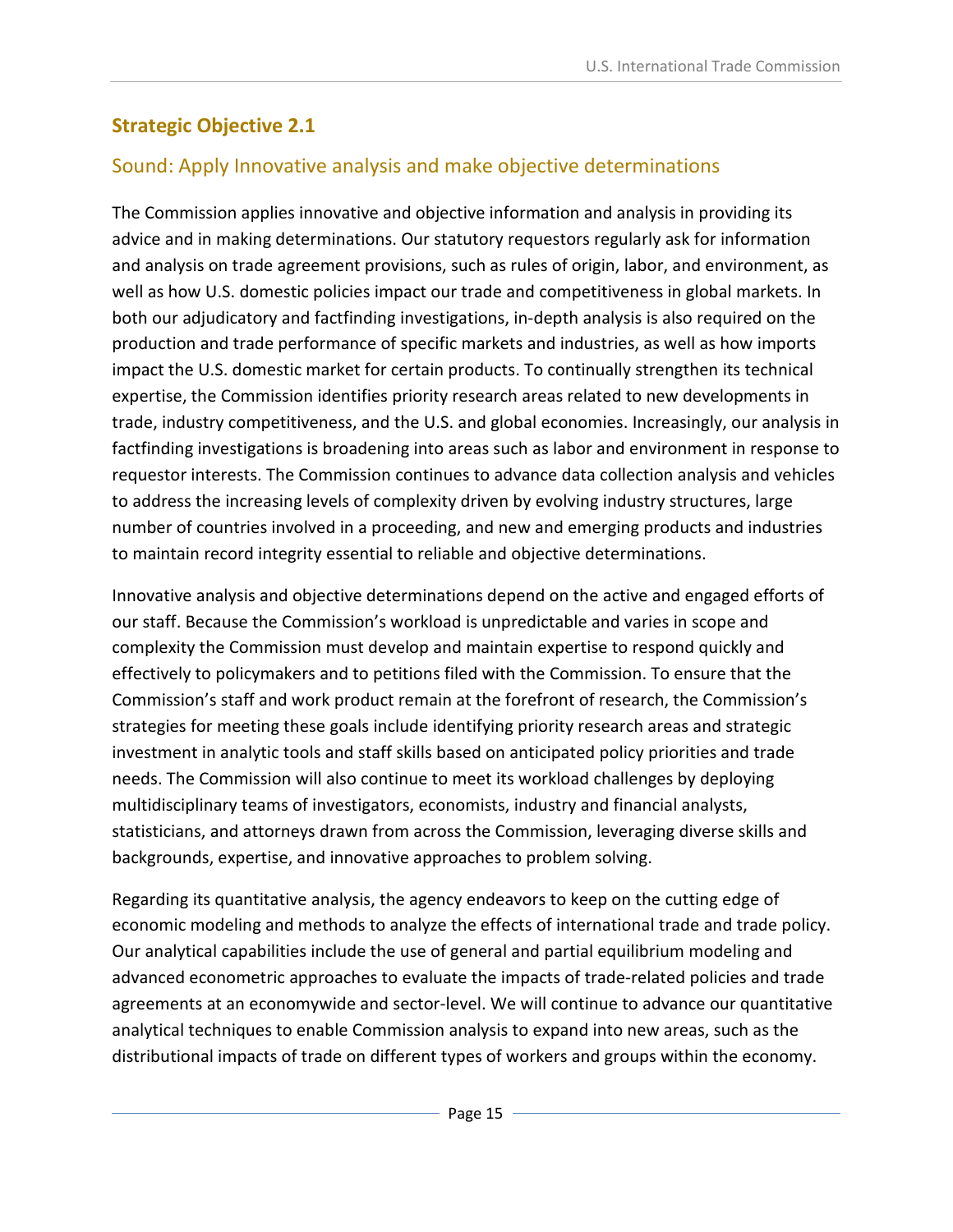The Commission seeks to make reliable and objective determinations and produce objective work products that support expeditious, efficient, and technically sound decisions. Our investigations require diverse types of input from a broad range of stakeholders to ensure balance and objectivity in our determinations.

The Commission's long-term performance goals that support the objective of applying innovative analysis and making objective determinations include:

• Enhancing capabilities to analyze priority issues in trade and industry competitiveness to respond effectively to policymakers

• Incorporating new capabilities and improved analytical tools in statutory work products

• Leveraging technology to more effectively identify, collect, and analyze accurate domestic industry and subject product data in import injury proceedings

#### **Strategic Objective 2.2**

#### Informed: Provide clear, relevant, and accurate information in Commission work products

To fulfill its mission, the Commission must provide clear, relevant, and accurate information and analysis to its statutory requestors and stakeholders in a timely manner. Transparency and accuracy also underpin the Commission's reputation as an objective and unbiased adjudicator of import injury and unfair import complaints. The Commission will continue to use technologies to improve its ability to present information that is clear, searchable, and easy to navigate. The Commission is expanding its use of interactive graphics and other ways to improve the accessibility and availability of data used in Commission reports. The Commission is also exploring ways to modernize the electronic publication of its reports to maintain userfriendliness for general readers while making the data more accessible for technical users.

Policymakers require expert, independent information and analysis on a timely basis to inform and support decision-making. Achieving this goal assists our requestors with decisions related to trade negotiations, enacting legislation, and taking other policy actions that affect the competitiveness of U.S. industries and workers as well as the overall U.S. economy and have distributional effects across different groups. The Commission provides objective and independent advice, analysis, data, and other information to the Congress, the President, and USTR. It does this under its statutory responsibilities and in response to formal and informal requests. The Commission's specialized ability to collect, develop, and synthesize primary data and information and provide multidisciplinary analysis supports the development of wellinformed trade policy and reliable and trustworthy import injury and unfair import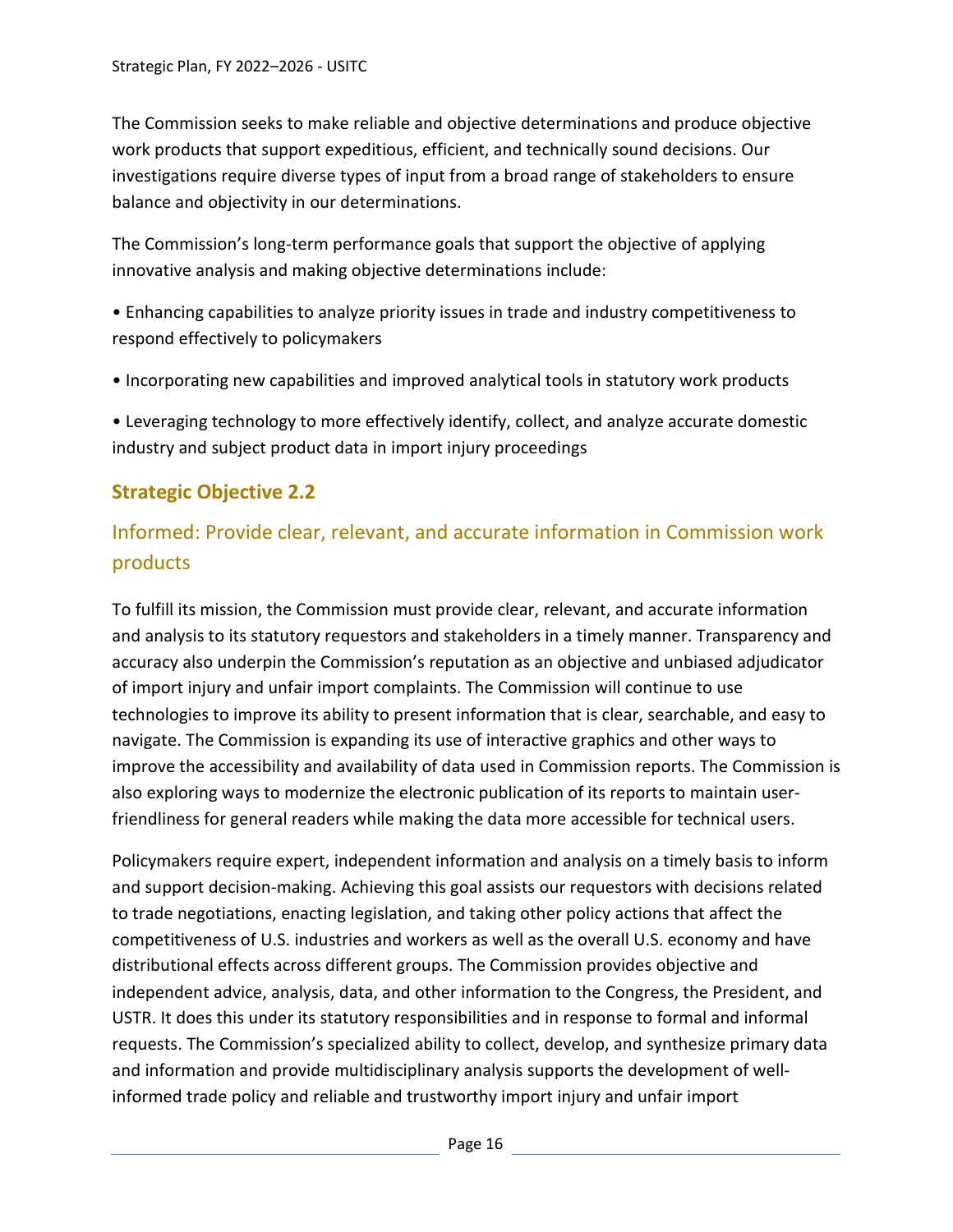adjudications. The Commission continually seeks to provide clear, relevant, and accurate information in its factfinding reports and in its trade remedy investigative records and determinations. By providing public access to Commission documents and statistical information and the underlying data that support its products or determinations (subject to the legal requirements to protect information noted above), the Commission helps ensure that its data, information, and determinations can withstand public and judicial scrutiny.

Also under its statutory mandate, the Commission maintains, updates, and publishes the Harmonized Tariff Schedule of the United States (HTS). As the primary resource for determining tariffs classifications for goods imported into the United States, the HTS serves as the legal basis for the collection of customs duties and the compilation of trade data. The HTS provides critical product-specific information for the public, and serves as an integral part of other government agencies' work, enabling the accurate collection of tariff revenues and data on trade flows. The Commission plays a significant role in maintaining and updating the HTS and the international Harmonized System (HS) nomenclature for traded goods, and in drafting classification provisions at the national level. The Commission also guides the development of the statistical categories used to monitor trade. Enhancing the functionality of the HTS continues to be a major focus of the Commission. Timely updates to the HTS and improved functionality for internal and external users enable the accurate collection of tariff revenues.

The Commission strategies for meeting these goals include continuously assessing the accuracy and accessibility of Commission products and information as well as identifying tools and distribution strategies to enhance these products.

The Commission's long-term performance goals that support the provision of clear, relevant, and accurate information in Commission work products include:

- Improve the utility of tariff and trade information for requestors and the public by developing and producing clear and relevant digital and interactive Commission products by FY 2026
- Continue to improve the capabilities of HTS Search and the HTS data management system to provide clear and accurate tariff information
- Improve processes to identify and correct errors at the prepublication stage for HTS files through 2026 to ensure that the information is accurate
- Improve the transparency of Commission factfinding investigations by providing relevant and accurate information underlying its analysis when appropriate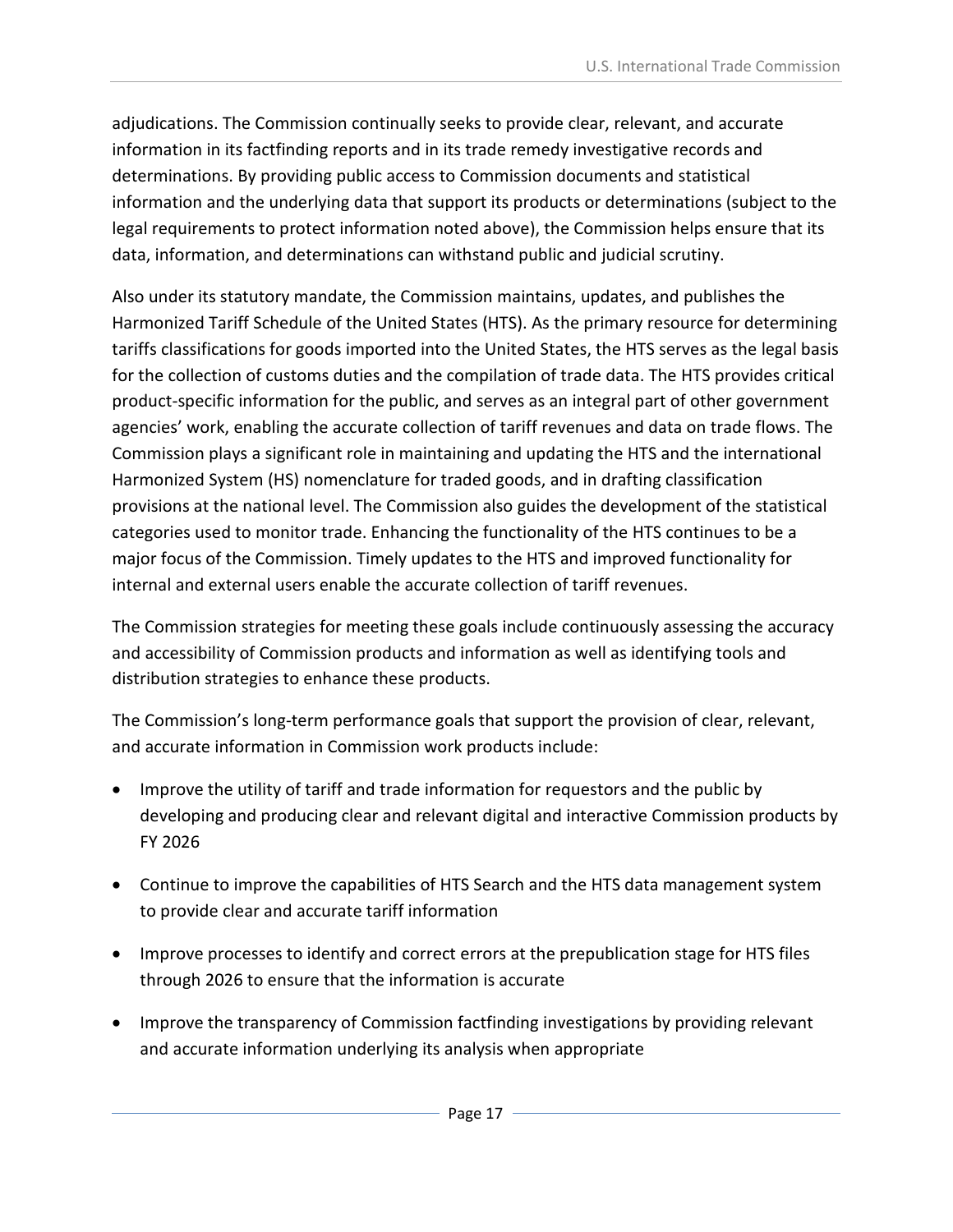- Continue to increase accessibility of Commission work product through improved compliance with Section 508 of the Rehabilitation Act of 1973 to provide clear and accurate information
- Evaluate internal factfinding procedures for reviewing Commission work product for accuracy, clarity, and relevance, and implement ways to make this process more efficient and effective

## **Strategic Goal 3 Perform: Execute and Advance Organizational Excellence**

Effective and efficient management increases the agency's ability to meet its mission and better leverage all of its assets to achieve its strategic goals. To execute and advance organizational excellence in all mission activities, the Commission has established strategic goal 3 and its corresponding objectives. Additionally, each year the Commission's Annual Performance Plan addresses the major management challenges identified by the agency's Inspector General in her most recent semiannual report to Congress.

Strategic Goal 3 underpins the Commission's commitment to continuous process improvement and support for the Commission's other strategic goals and mission. The Commission has established five strategic objectives in support of this goal. The objectives align with five areas: human resources; budget, acquisitions, and finance; information technology; data governance; and operational effectiveness. The goal promotes collaboration and shared responsibility.

#### **Strategic Objective 3.1**

#### People: Attract, develop, and retain a skilled, diverse, and versatile workforce

The Commission's workforce is integral to mission accomplishment. The Commission's mission is entirely accomplished by and dependent on its people. The diversity, expertise, and versatility of the Commission's workforce drive its ability to meet policymaker and stakeholder needs, leverage opportunities, and address challenges through creativity, innovation, and collaboration.

During the next five years, a substantial portion of the agency's workforce will be eligible to retire. Approximately ten percent of the agency's workforce turns over every year. In recent years, the agency's overall workload has grown in terms of quantity and complexity putting additional strains on the agency's workforce. To accomplish its mission, the Commission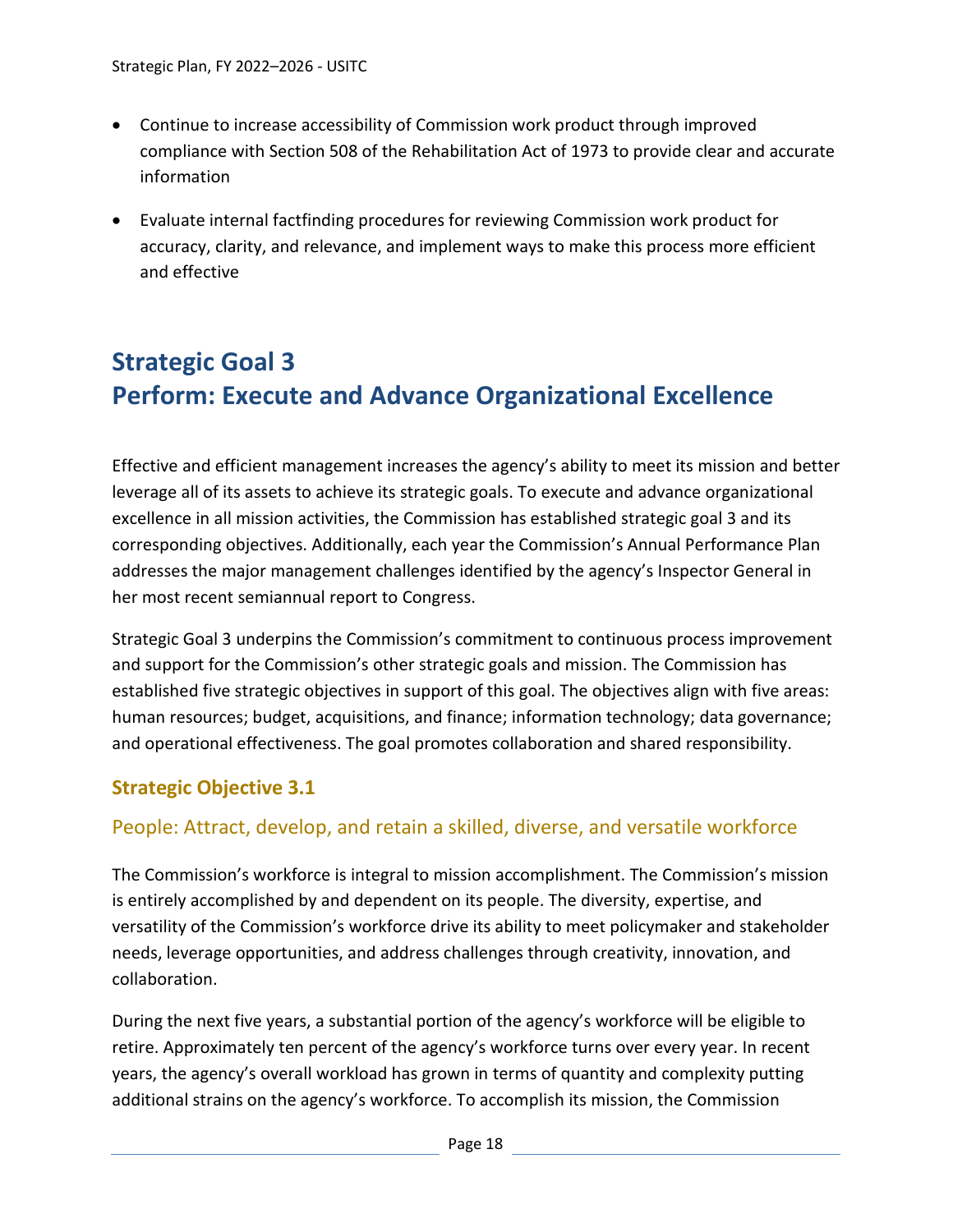requires staff with highly specialized knowledge in areas including trade analysis; nomenclature systems; analytic methods; and government policies, laws, and regulations affecting trade. Commission staff must also be flexible and adaptable, with the ability to perform in different roles to meet fluctuations in the composition and volume of workload. Further, the number of employees must be adequate to perform the increased workload.

To support the agency's strategic and management goals the Commission will focus on efficient and effective recruitment of diverse and flexible human capital. The Commission will also need robust succession planning and training in the necessary workforce skills that develop exceptionally competent, engaged, and diverse managers, team leaders, and staff. Finally, in an environment of increasing management and reporting requirements and the prospect of new statutory obligations, it is critical to implement accurate, innovative, and efficient human capital management systems and processes that help support the agency's strategic goals.

This human capital objective ensures that the Commission attracts, develops, motivates, and retains an exceptionally skilled and diverse workforce. The support and collaboration of all functional areas is necessary to develop recruiting, hiring, training, retention, and succession plans. When considering strategies to carry out this objective, the Commission faces internal and external challenges that shape the business environment in which the Commission carries out its mission. These challenges include budget constraints, difficulty in attracting qualified candidates in specific occupations due to disparities between public- and private-sector pay, and adjusting to changing working environments due to the pandemic. These challenges pose a risk to mission accomplishment. They require the development and implementation of targeted strategies, including:

- Transparent evaluation of the Commission's short-term and long-term human capital needs and implementation of processes that will enable the Commission to quickly recruit, develop, and retain an exceptionally qualified, flexible, and diverse workforce best able to support the Commission's strategic goals
- Development of recruiting, succession, and training plans that focus on developing world-class technical, leadership, management, and communication skills

A more diverse and inclusive culture encourages collaboration, flexibility, and a work environment where individuals are respected and employees can contribute to their full potential. As such, the Commission is determined to expand employee engagement and leadership and training initiatives that recognize the value of a full range of views and talents. Through the hiring and training processes, management will foster a diverse and inclusive workplace. Long-term goals that contribute to this objective include: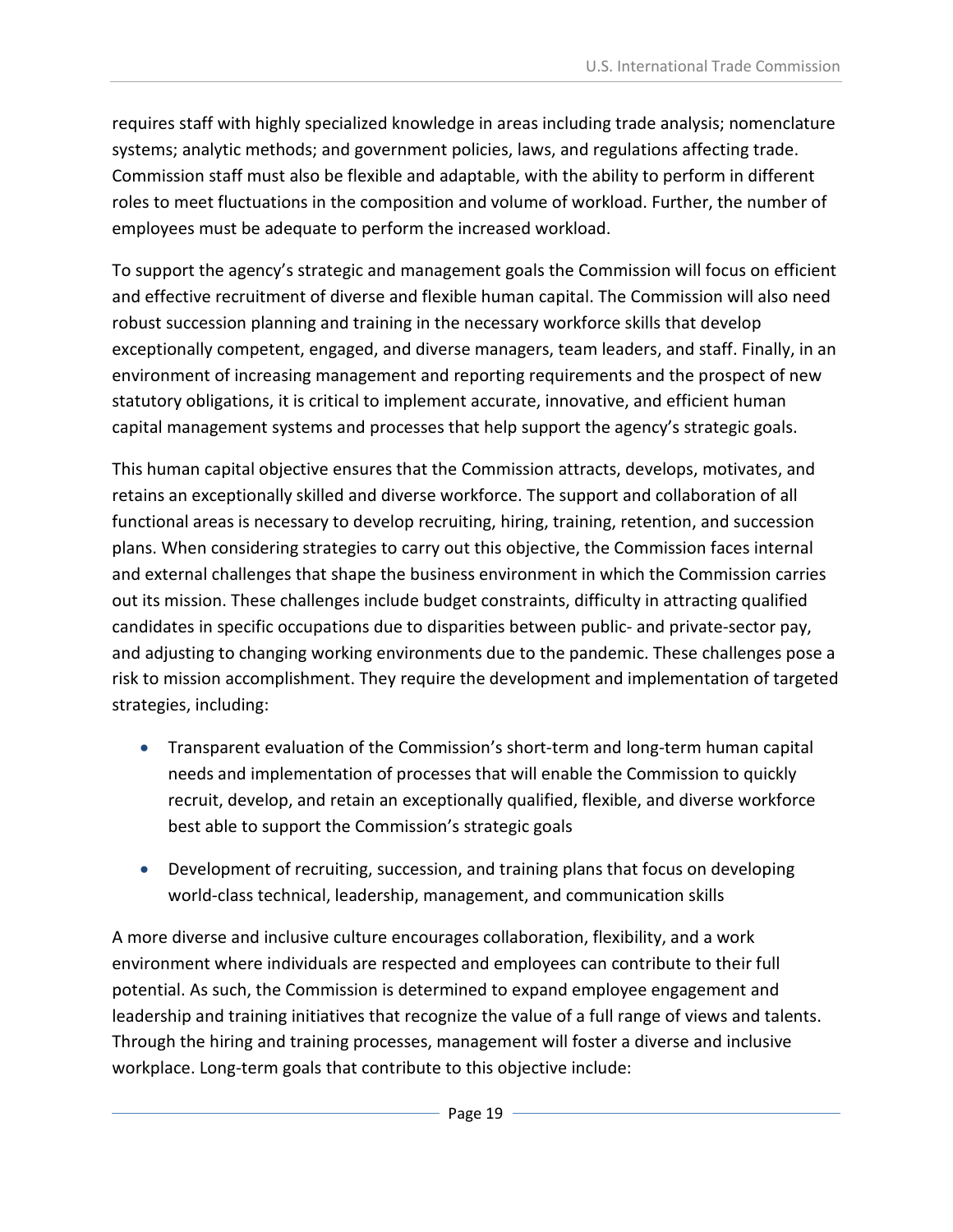- Improving training and development opportunities for staff throughout the Commission to foster an inclusive workplace
- Increasing management and staff satisfaction with recruitment and retention efforts by approving new programs such as a student loan repayment program, a formal agencywide internship program, and increased opportunity for telework and flexible work
- Improve equitable treatment in access, opportunity, and advancement for individuals; and identify and eliminate barriers to equitable treatment for underrepresented groups
- Provide training for virtual or hybrid environments to capture productivity enhancements developed during the pandemic and prepare for future success

#### **Strategic Objective 3.2**

#### Money: Ensure good stewardship of taxpayer funds

The Commission must make effective use of limited financial resources to carry out its strategic goals. Managing the budgetary, acquisition, and financial processes effectively is essential to that effort. Stewardship of appropriated funds and financial oversight are fundamental to establish the accountability and transparency that taxpayers demand and the President has directed Federal agencies to improve. Although always a top priority of the agency, careful management of taxpayer funds is even more important under continuing budget constraints.

To accomplish this objective, the Commission will continually evaluate and improve the agency's budget formulation and execution, acquisition activities, accounting operations, internal controls, internal rules, and the identification and consideration of organizational risks. This strategic objective promotes consistency and integrity throughout the organization as the Commission makes effective and efficient use of limited resources.

It is only possible to achieve this strategic objective through the support and collaboration of all functional areas entrusted to use public funds. The key strategies to implement this objective include:

- Evaluating the need for resources across agency activities, aligning funds to strategic goals and objectives through analysis and prioritization of risks, and incorporating the information in budget preparation and execution
- Promoting the use of outcome-based metrics when evaluating acquisition requests, and ensure that requests align with strategic goals
- Accelerating the integration and automation of the budgetary, procurement, and financial processes, while continually improving financial internal controls and processes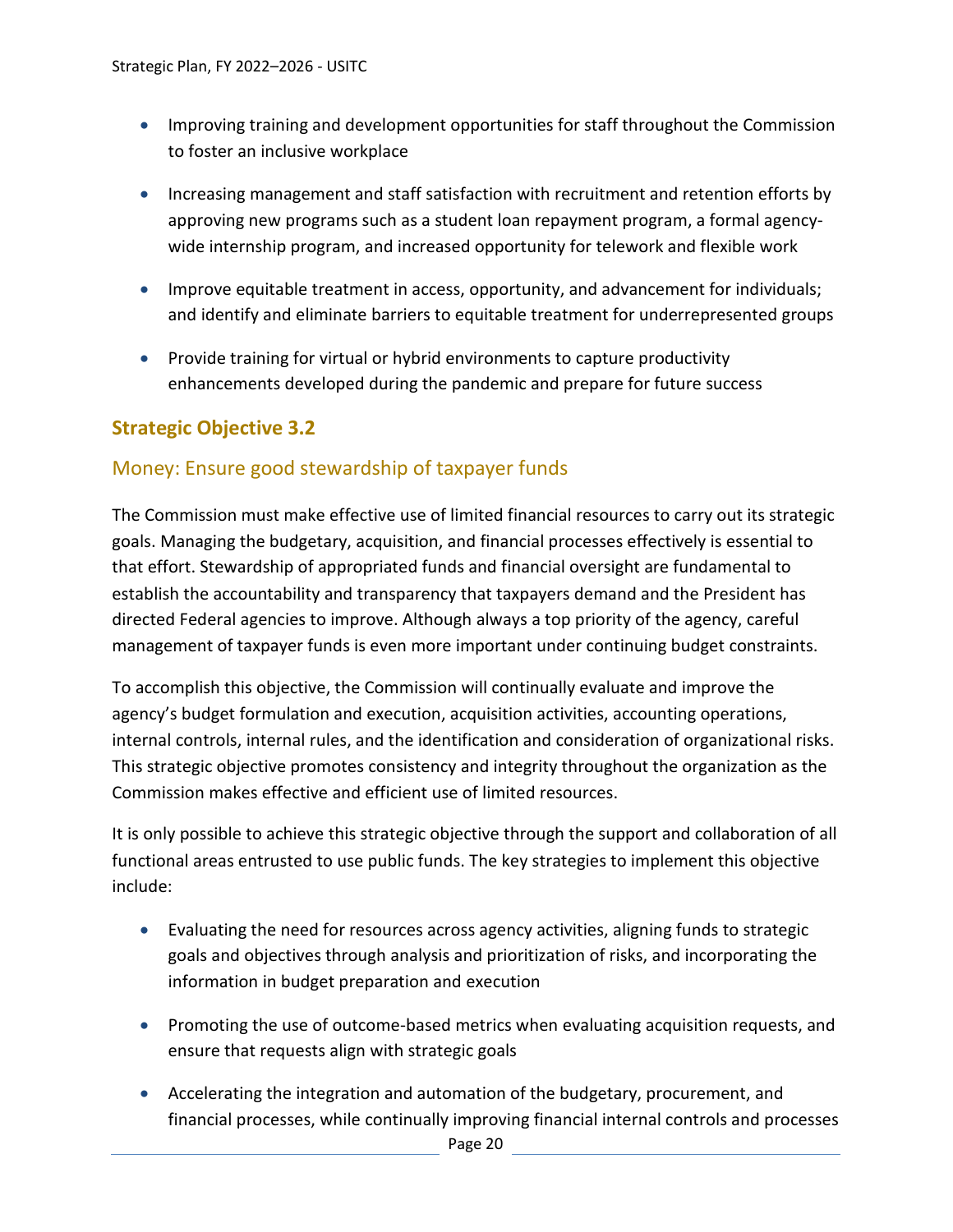Changes in funding levels and other government-wide financial management requirements could affect the implementation strategy for this objective.

Ensuring good stewardship of taxpayer funds is a shared responsibility, spread throughout all offices in the Commission. Meeting this objective will take partnership between management and staff to ensure that every asset, from the ordinary to the complex, is used efficiently and effectively to fully support the other objectives outlined in this Strategic Plan.

A long-term performance goal in support of this objective is to maintain an annual unqualified financial audit opinion. This goal ensures the Commission's funding is fiscally monitored and accurately reported. The financial statement audit determines whether the financial statements are presented fairly in conformance with generally accepted accounting principles, there are effective internal controls over financial reporting, and the Commission is in compliance with laws and regulations. This performance goal demonstrates the Commission's commitment to ensure good stewardship of taxpayer funds.

#### **Strategic Objective 3.3**

#### Technology: Implement reliable and secure systems that promote resilience, innovation, and efficiency

Reliable and secure IT services are crucial to accomplishing the agency's mission. The Commission will continue to provide and enhance the technologies, security, infrastructure, and IT management resources necessary to support the Commission and government-wide goals and objectives.

The Commission will provide technology leadership, strategy, resource management, and processes necessary to ensure success. It will ensure that all IT activities properly align with priorities, strategic goals, and strategic objectives, both Commission- and government-wide. It will communicate within the agency regarding IT activities and continuously advance communication, coordination, and service delivery to external and internal stakeholders.

The key strategies to implement this objective include:

- Implementing reliable IT solutions and programs that promote resilience. This will be accomplished by ensuring the availability and accessibility of networks and applications
- Promote innovation and resilience by providing modern technology solutions that align with and support the Commission's business environment, policy goals, and statutory requirements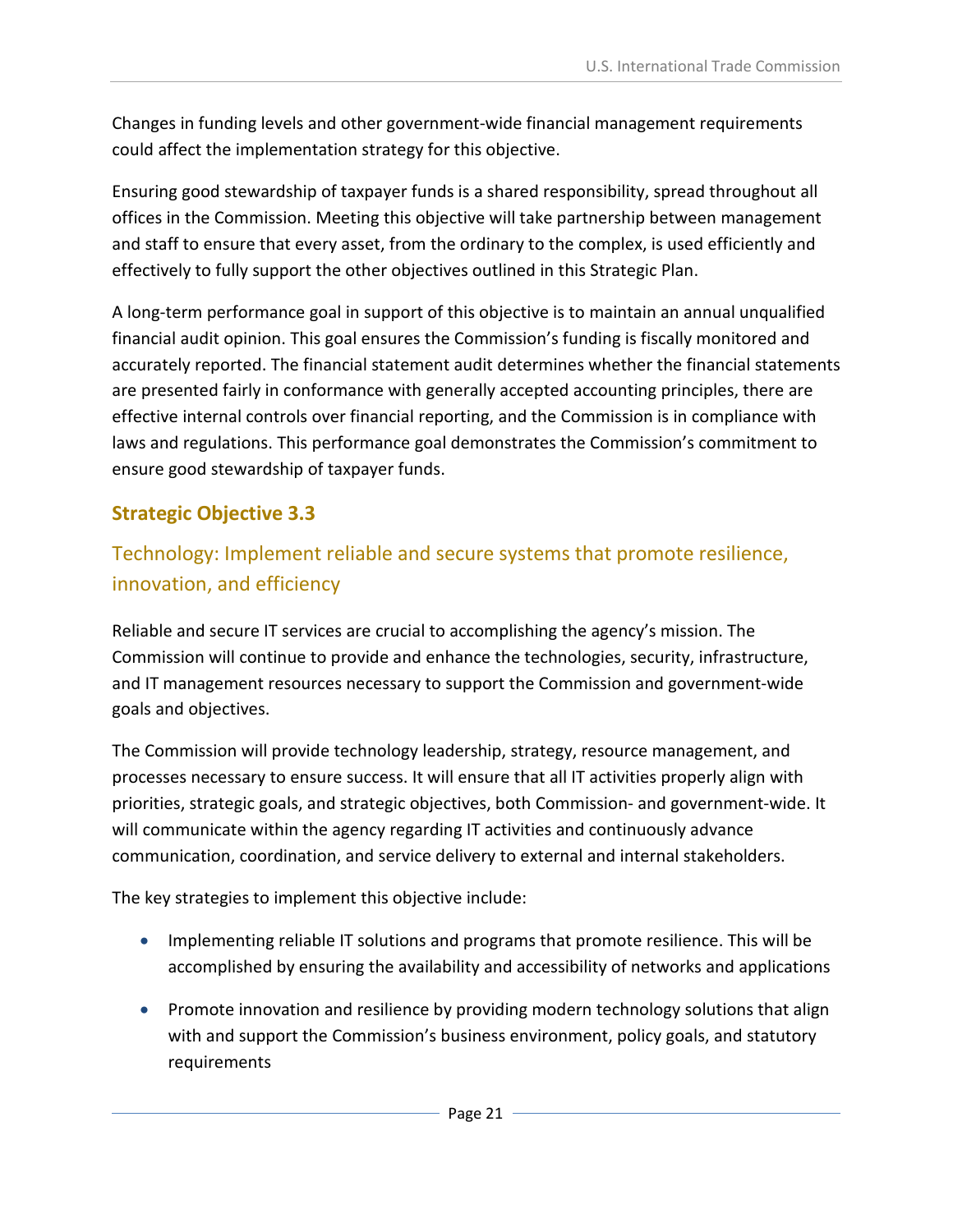- Continuously enhancing the Commission's technical architecture to support the automation of business processes to improve efficiency and productivity
- Capitalizing on its risk-based information security program to predictively protect the infrastructure and information assets entrusted to the Commission
- Maintaining a sustainable balance between performance, security, availability, and accessibility
- Maturing IT management using best practices to improve collaboration with stakeholders, continuously implementing strengthened IT controls through effective policies and procedures, and promoting transparency in budgeting for IT resources

To monitor the success of these strategies, measurable performance goals will be established and tracked. These goals include:

- Ensuring a robust security posture by successfully implementing capabilities consistent with government-wide cybersecurity priorities
- Improving the delivery of IT solutions to better support Commission users
- Using cloud services where feasible to reduce infrastructure resource requirements, increase flexibility to scale solutions, and expand solution options for Commission users

#### **Strategic Objective 3.4**

#### Data: Manage and leverage data as an asset

Managing and leveraging data as an asset is critical to accomplishing the agency's mission. To support Commission and government-wide goals and objectives, the Commission will continue to enhance its data governance policies and practices.

The Commission's mission is to investigate, make determinations, and provide information to policymakers on tariffs, trade, and competitiveness. The Commission pursues its mission by ensuring its independence, integrity, trust, and transparency. Data is essential to all of the Commission's work, yet there has not yet been a fully cohesive data-centered approach to supporting the agency's mission. Over the course of this strategic plan, the Commission will institute and apply government-wide data governance best practices.

In doing so, the key strategies to implement this objective include:

• Strengthening agency-wide data governance by establishing enterprise-wide strategies, objectives, and policies for managing data. The Commission requires sound data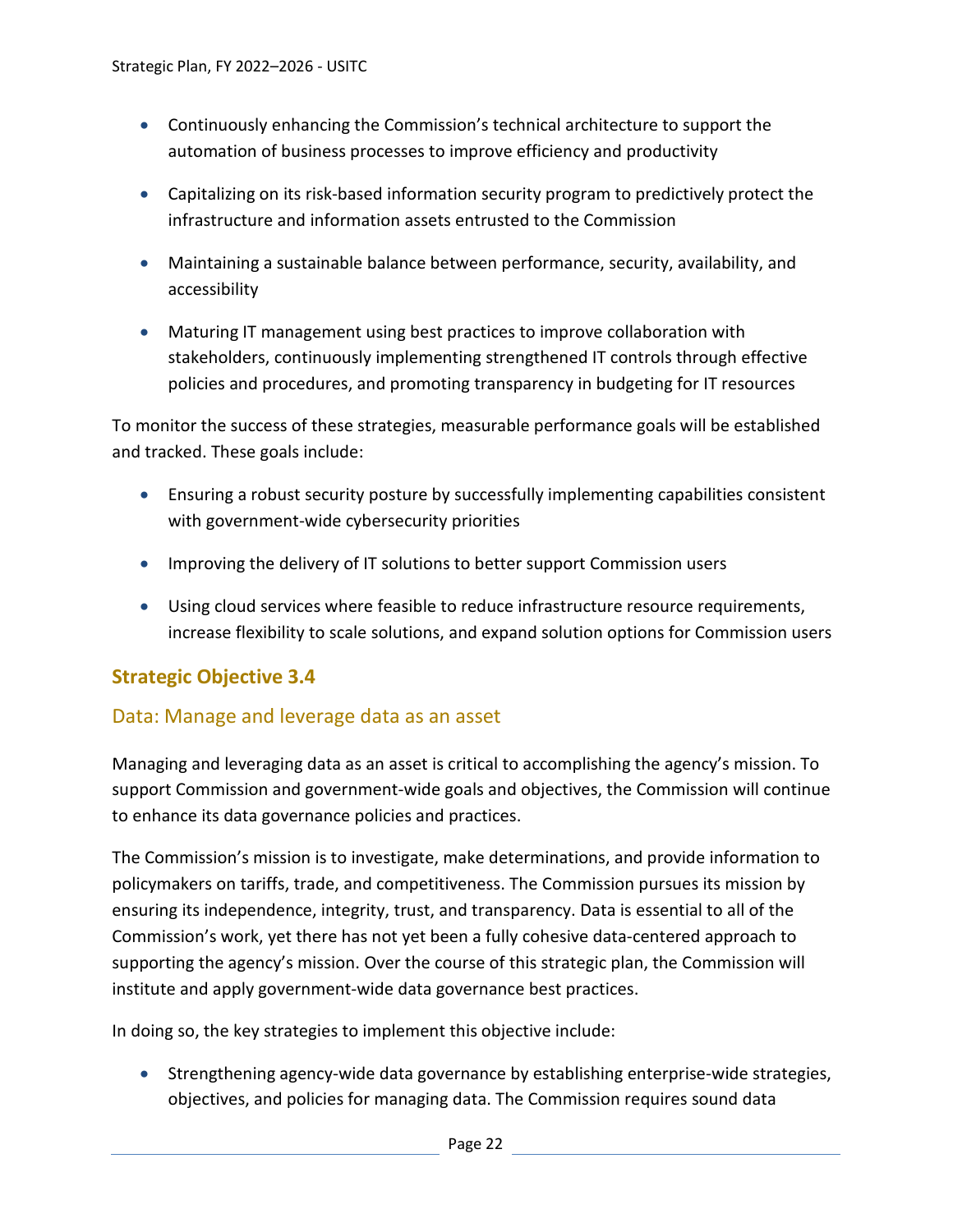governance processes to administer the data that it uses to meet operational needs, answer important questions, and comply with legal requirements. Public trust is paramount, and data governance must support transparency while protecting privacy and confidentiality. The Commission recognizes the strategic and critical need for consistent governance and management of its data assets. This objective seeks to strengthen data governance by establishing and evolving foundational data governance processes across the agency. It seeks to improve coordination and planning of agencywide data initiatives, and it mandates and provides mechanisms for escalating datapolicy issues to ensure holistic strategies for resolution. Importantly, the Commission will emphasize elevating data maturity across the organization.

- Advancing the agency's strategic use of data. The Commission's strategic use of data depends on its ability to leverage insights from data and analytics to drive better policy, program, and operational decision-making. Key information may come from a variety of sources, including data internal to the agency, data sourced from the private sector, and data from other agencies. This objective seeks to improve the agency's strategic use of all data to support and communicate insights, program evaluation, and operational management. The Commission must be able to connect fragmented data from disparate sources if it is to successfully answer its most critical questions and effectively make sound decisions.
- Improving data access, transparency, and protection. To effectively leverage data as a strategic asset, it must be discoverable. To ensure that all data is discoverable, the Commission will deploy appropriate data search and data extraction tools; ensure that data assets are identified, described, documented, and inventoried; ensure that data search and extraction tools are maintained and periodically upgraded; foster transparency by developing and deploying cutting-edge technologies to improve the flow of information; and develop controls to ensure data is appropriately protected from creation through destruction.

To monitor the success of these strategies, the agency will establish and track measurable performance goals. These goals pertain to:

- Issuance and management of data governance policies that implement governmentwide best practices
- Advancement of the strategic use of data in decision-making by deploying effective business intelligence tools that enable decision-maker to answer priority questions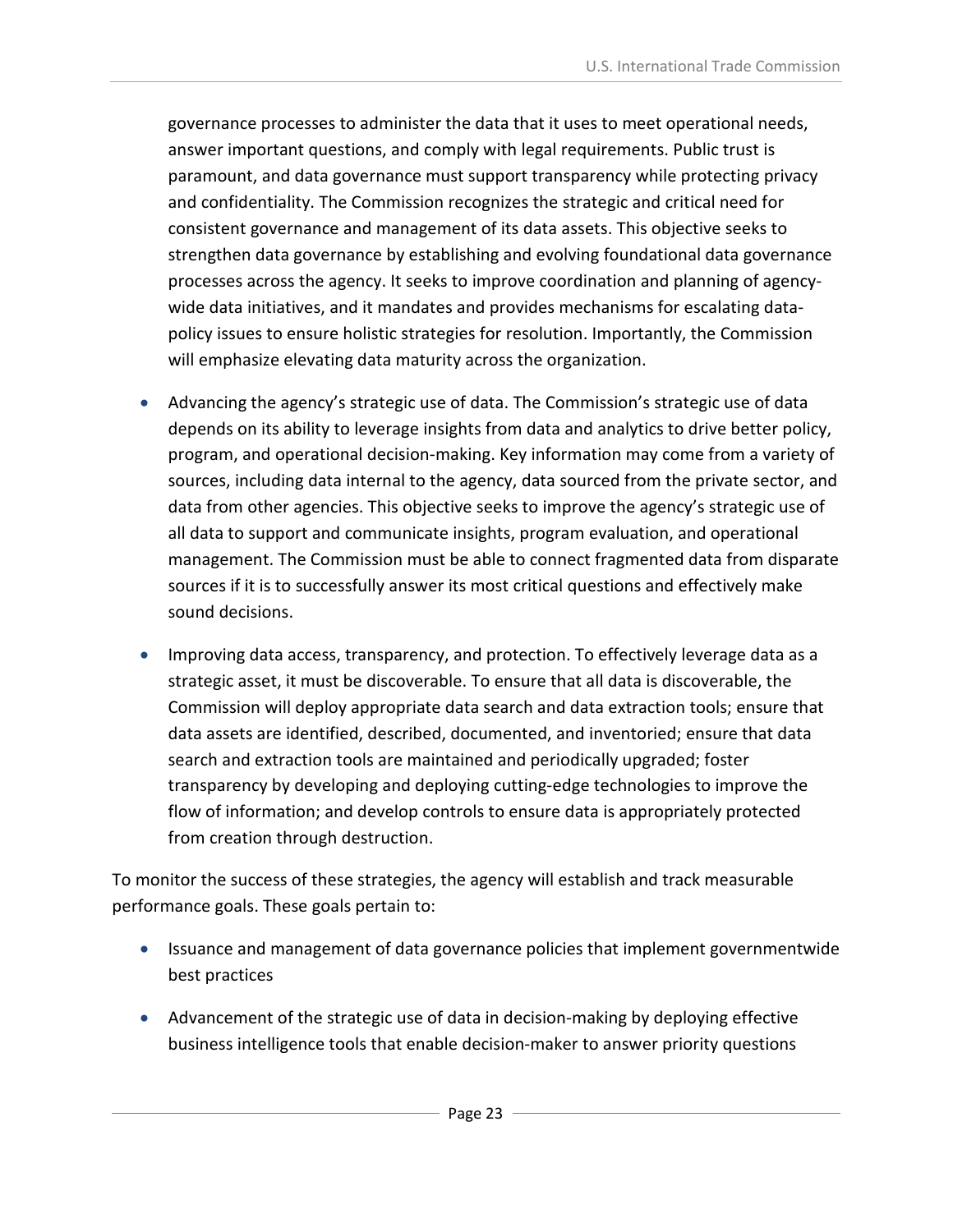• Improvement of data access, transparency, and protections by deploying appropriate data systems that safeguard data while making it discoverable

#### **Strategic Objective 3.5**

#### Ongoing Operational Improvements: Evaluate and improve processes and communications

The Commission's operational effectiveness depends on continually improving our business processes and communication efforts to deliver better results. To accomplish this, managers lead and control the activities within the agency, and continually measure and improve the processes for which they are responsible.

To make progress on this objective, the Commission will continue to conduct internal evaluations of its processes and use its enterprise risk management (ERM) process to prioritize areas for improvement. The agency will also focus efforts to more effectively manage agencywide policy development and continue to invest in and modernize its IT infrastructure and management systems. The Commission recognizes that resource constraints, unexpected external requirements, and other priorities may slow efforts to fully accomplish all planned initiatives in the near future. However, we believe that recent developments—in particular, expanded IT capabilities both within and outside of the OCIO, and increased managerial focus on this and related issues—may mitigate these constraints.

In addition to investments in IT capabilities, in recent years the Commission has made significant improvements in the management of its administrative and program operations. These IT and administrative improvements allowed us to quickly shift to successfully operating in a remote environment. Over the next four years, our goal is to enhance overall efficiency and effectiveness by improving resource and performance management information and identifying additional activities that can be more efficiently conducted using electronic processes. We have made, and continue to make, incremental improvements in our ability to capture and report financial and operational data that meets the needs of our managers.

The Commission will also focus on further integrating ERM into its strategic planning, performance management, and budget processes. The agency will continue its efforts to modernize its administrative policies and procedures, guidance, and other administrative materials related to the activities of the agency to reduce resources required to maintain this information and improve its accessibility. The Commission is also committed to maintaining a safe and secure operating environment for all its employees and will ensure that employees have the appropriate clearances to perform their duties. Further, the Commission will continue its efforts to ensure information security.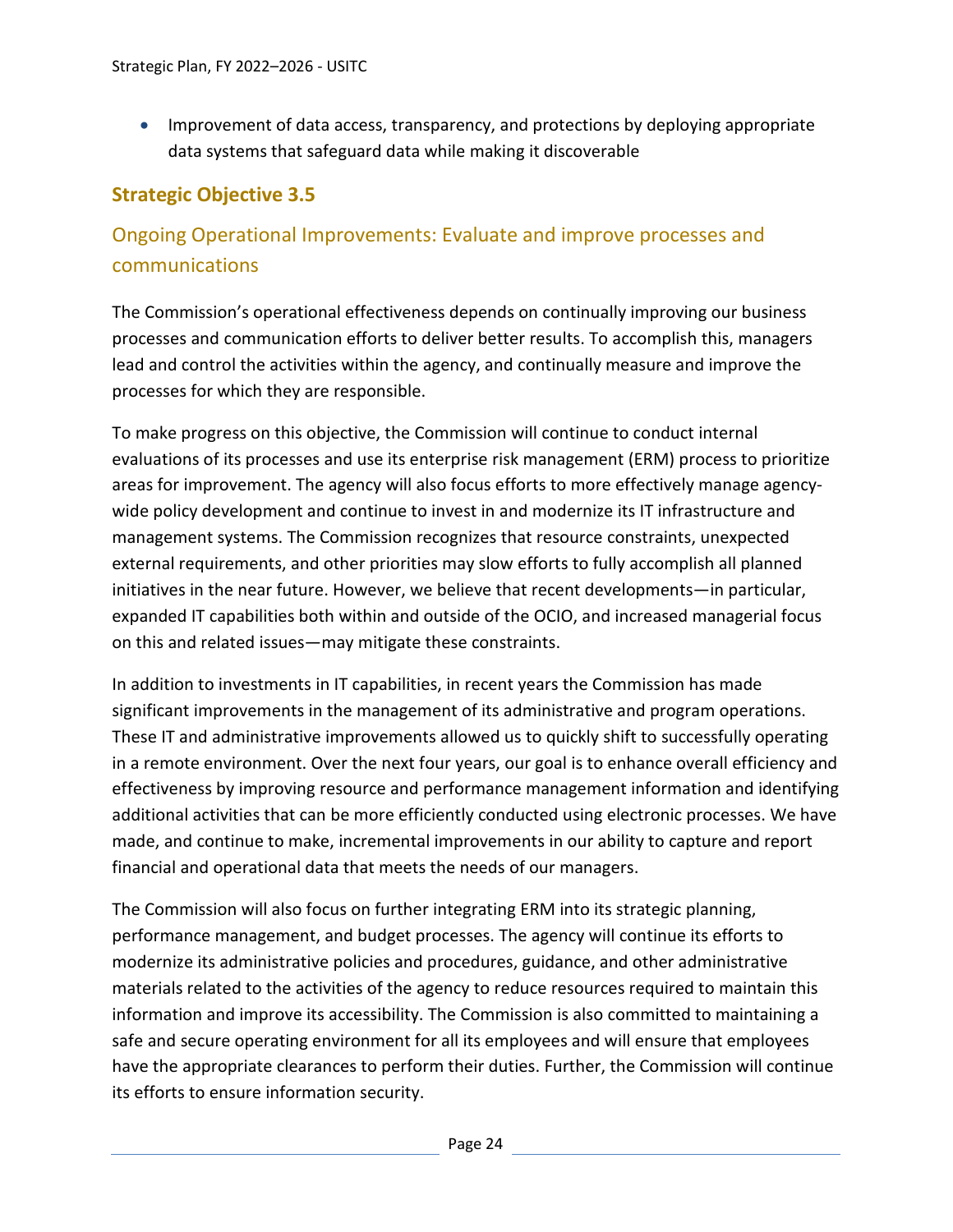The Commission will continue to use feedback from the public on the functionality and usefulness of information it provides through its website and web applications. Increasingly, the website is the primary vehicle to provide information to the public. In addition, participants in the agency's various types of investigations increasingly make use of web applications such as the Electronic Document Information System (EDIS), which is used both for submissions to the Commission and for information access. The Commission will use the feedback it receives to improve the content and functionality of its web-based systems.